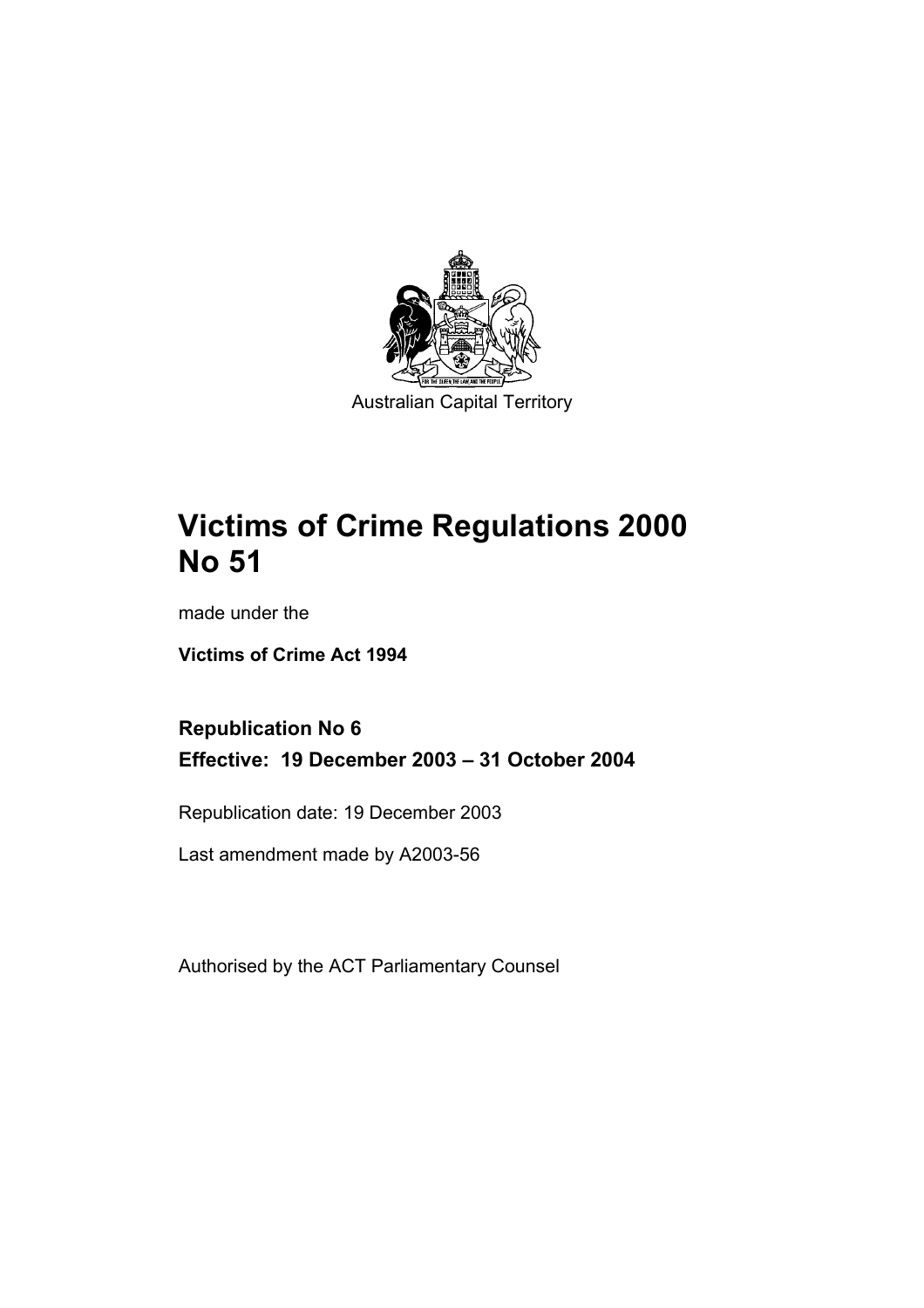#### **About this republication**

#### **The republished law**

This is a republication of the *Victims of Crime Regulations 2000*, made under the *Victims of Crime Act 1994* (including any amendment made under the *Legislation Act 2001*, part 11.3 (Editorial changes)) as in force on 19 December 2003*.* It also includes any amendment, repeal or expiry affecting the republished law to 19 December 2003.

The legislation history and amendment history of the republished law are set out in endnotes 3 and 4.

#### **Kinds of republications**

The Parliamentary Counsel's Office prepares 2 kinds of republications of ACT laws (see the ACT legislation register at www.legislation.act.gov.au):

- authorised republications to which the *Legislation Act 2001* applies
- unauthorised republications.

The status of this republication appears on the bottom of each page.

#### **Editorial changes**

The *Legislation Act 2001*, part 11.3 authorises the Parliamentary Counsel to make editorial amendments and other changes of a formal nature when preparing a law for republication. Editorial changes do not change the effect of the law, but have effect as if they had been made by an Act commencing on the republication date (see *Legislation Act 2001*, s 115 and s 117). The changes are made if the Parliamentary Counsel considers they are desirable to bring the law into line, or more closely into line, with current legislative drafting practice.

This republication does not include amendments made under part 11.3 (see endnote 1).

#### **Uncommenced provisions and amendments**

If a provision of the republished law has not commenced or is affected by an uncommenced amendment, the symbol  $|\mathbf{U}|$  appears immediately before the provision heading. The text of the uncommenced provision or amendment appears only in the last endnote.

#### **Modifications**

If a provision of the republished law is affected by a current modification, the symbol  $\mathbf{M}$ appears immediately before the provision heading. The text of the modifying provision appears in the endnotes. For the legal status of modifications, see *Legislation Act 2001*, section 95.

#### **Penalties**

The value of a penalty unit for an offence against this republished law at the republication date is—

- (a) if the person charged is an individual—\$100; or
- (b) if the person charged is a corporation—\$500.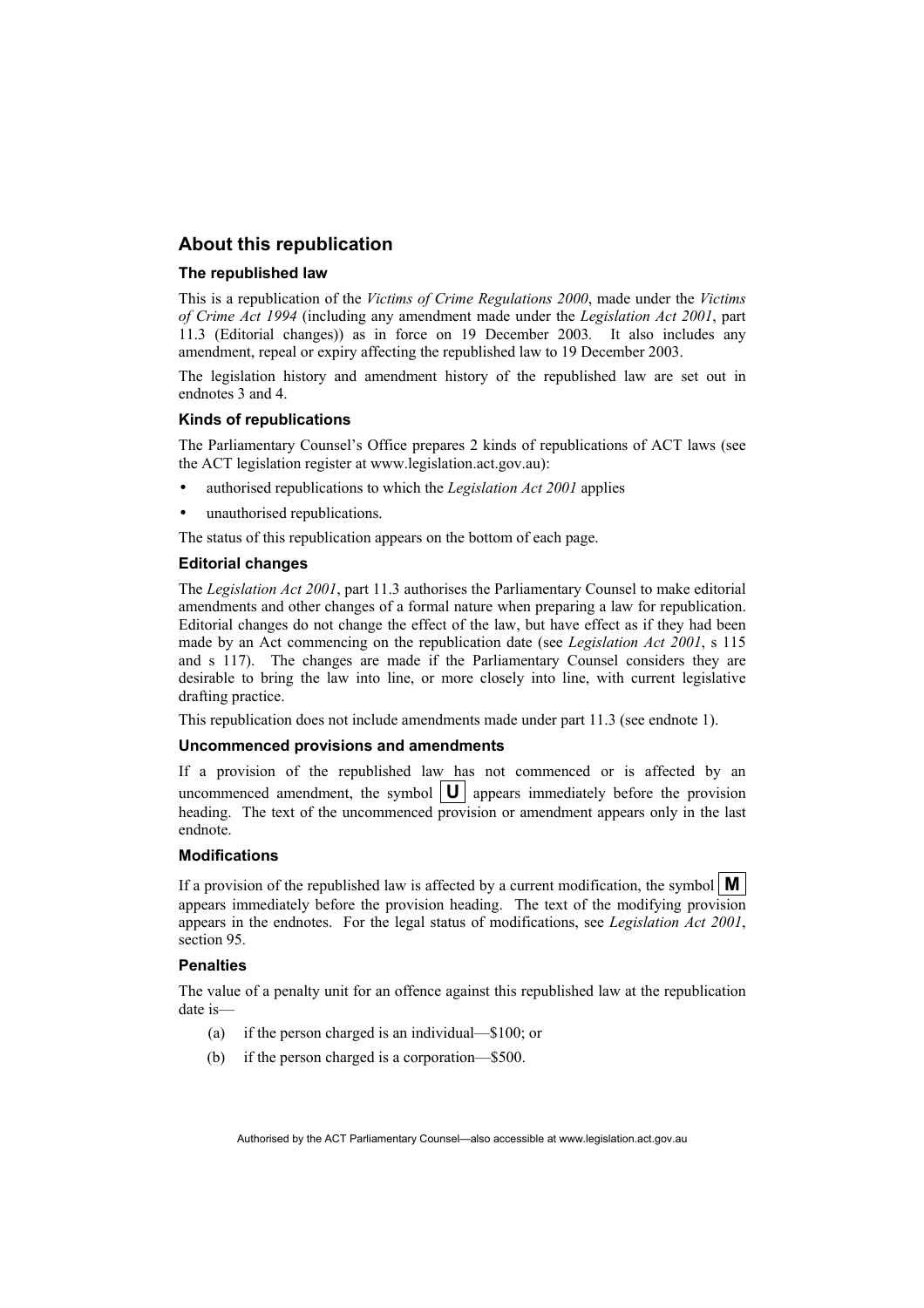

# **Victims of Crime Regulations 2000**

made under the

**Victims of Crime Act 1994** 

# **Contents**

|                            |                                                                   | Page       |
|----------------------------|-------------------------------------------------------------------|------------|
| Part 1                     | <b>Preliminary</b>                                                |            |
| 1                          | Name of regulations                                               | 2          |
| 3                          | Dictionary                                                        | 2          |
| 4                          | <b>Notes</b>                                                      | 2          |
| Part 2                     | Victims assistance board                                          |            |
| Division 2.1               | <b>Establishment and membership</b>                               |            |
| 5                          | Establishment                                                     | 3          |
| 6                          | <b>Functions</b>                                                  | 3          |
| 7                          | Membership of board<br>4                                          |            |
| 8                          | Appointed members of board<br>4                                   |            |
|                            |                                                                   |            |
| R <sub>6</sub><br>19/12/03 | Victims of Crime Regulations 2000<br>Effective: 19/12/03-31/10/04 | contents 1 |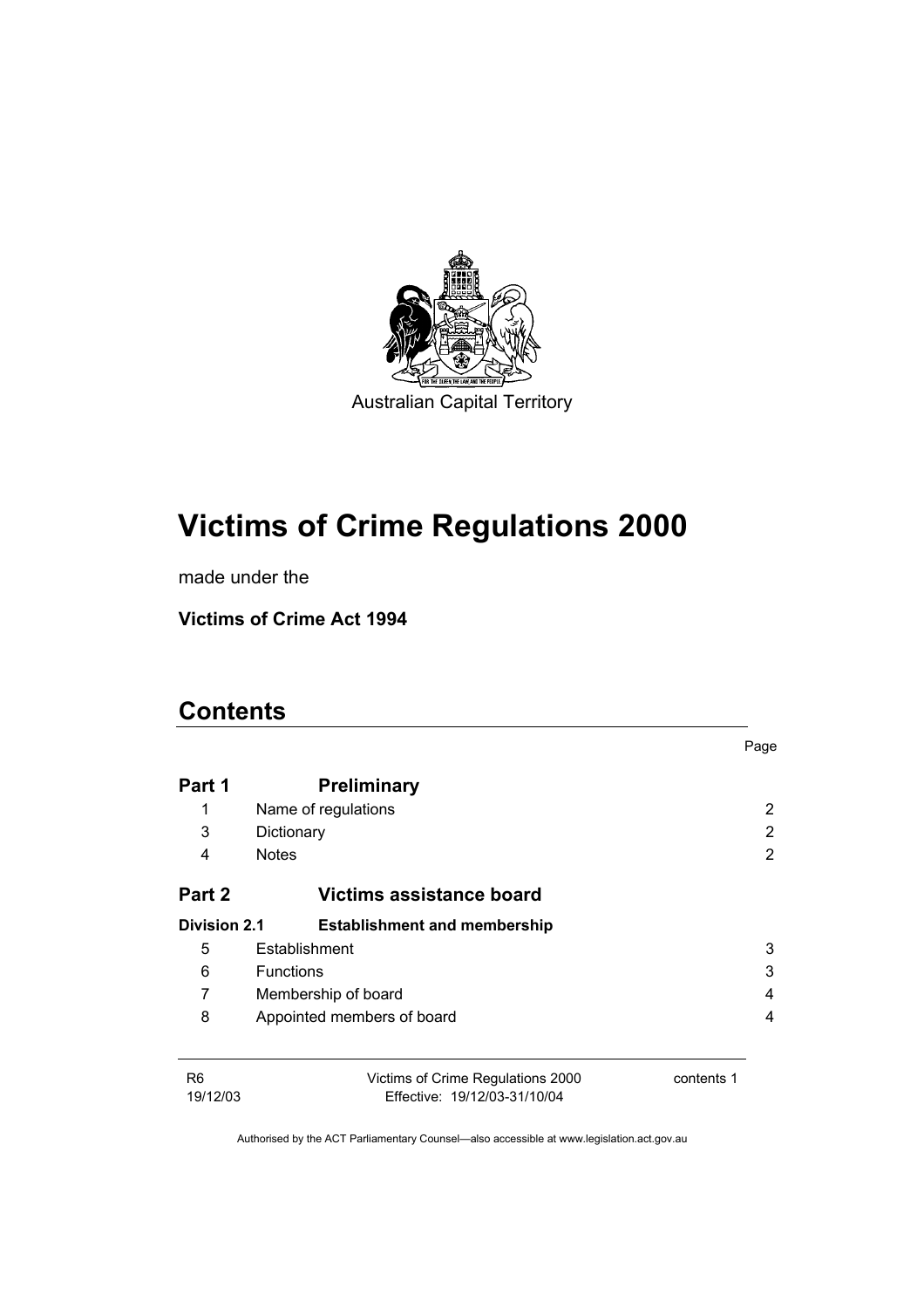|                     |                                                     | Page           |
|---------------------|-----------------------------------------------------|----------------|
| 9                   | Conditions of appointment generally                 | 6              |
| 10                  | Chairperson and deputy chairperson                  | 6              |
| 11                  | Duration of appointment                             | 6              |
| <b>Division 2.2</b> | <b>Proceedings of board</b>                         |                |
| 13                  | Time and place of meetings                          | 8              |
| 14                  | Procedures governing conduct of meetings            | 8              |
| 15                  | Disclosure of interests                             | 9              |
| 16                  | Staff of the board                                  | 9              |
| 17                  | Guidelines                                          | 9              |
| 18                  | Independent arbitrators                             | 10             |
| Part 3              | <b>Victims services scheme</b>                      |                |
| <b>Division 3.1</b> | The victims services scheme                         |                |
| 19                  | Victims services scheme                             | 11             |
| 20                  | Objects of the victims services scheme              | 11             |
| 21                  | Responsible service agency                          | 12             |
| 22                  | Responsible service agency-functions                | 12             |
| 23                  | Responsible service agency-obligations              | 13             |
| 24                  | Eligible victims under the victims services scheme  | 14             |
| <b>Division 3.2</b> | <b>Review of eligibility decisions</b>              |                |
| 25                  | Notice to be given of eligibility decisions         | 15             |
| 26                  | Who may apply for internal review of decisions      | 15             |
| 27                  | Applications for internal review                    | 16             |
| 28                  | Internal review                                     | 16             |
| 29                  | <b>Eligibility Review Committee</b>                 | 16             |
| 30                  | Review by committee                                 | 17             |
| 31                  | Committee review                                    | 17             |
| 32                  | Review by administrative appeals tribunal           | 17             |
| <b>Division 3.3</b> | Levels of service under the victims services scheme |                |
| 33                  | Level 1 service                                     | 17             |
| 34                  | Level 2 service                                     | 18             |
| 35                  | Level 3 service                                     | 19             |
| 36                  | <b>Exceptional cases</b>                            | 20             |
| contents 2          | Victims of Crime Regulations 2000                   | R <sub>6</sub> |
|                     | Effective: 19/12/03-31/10/04                        | 19/12/03       |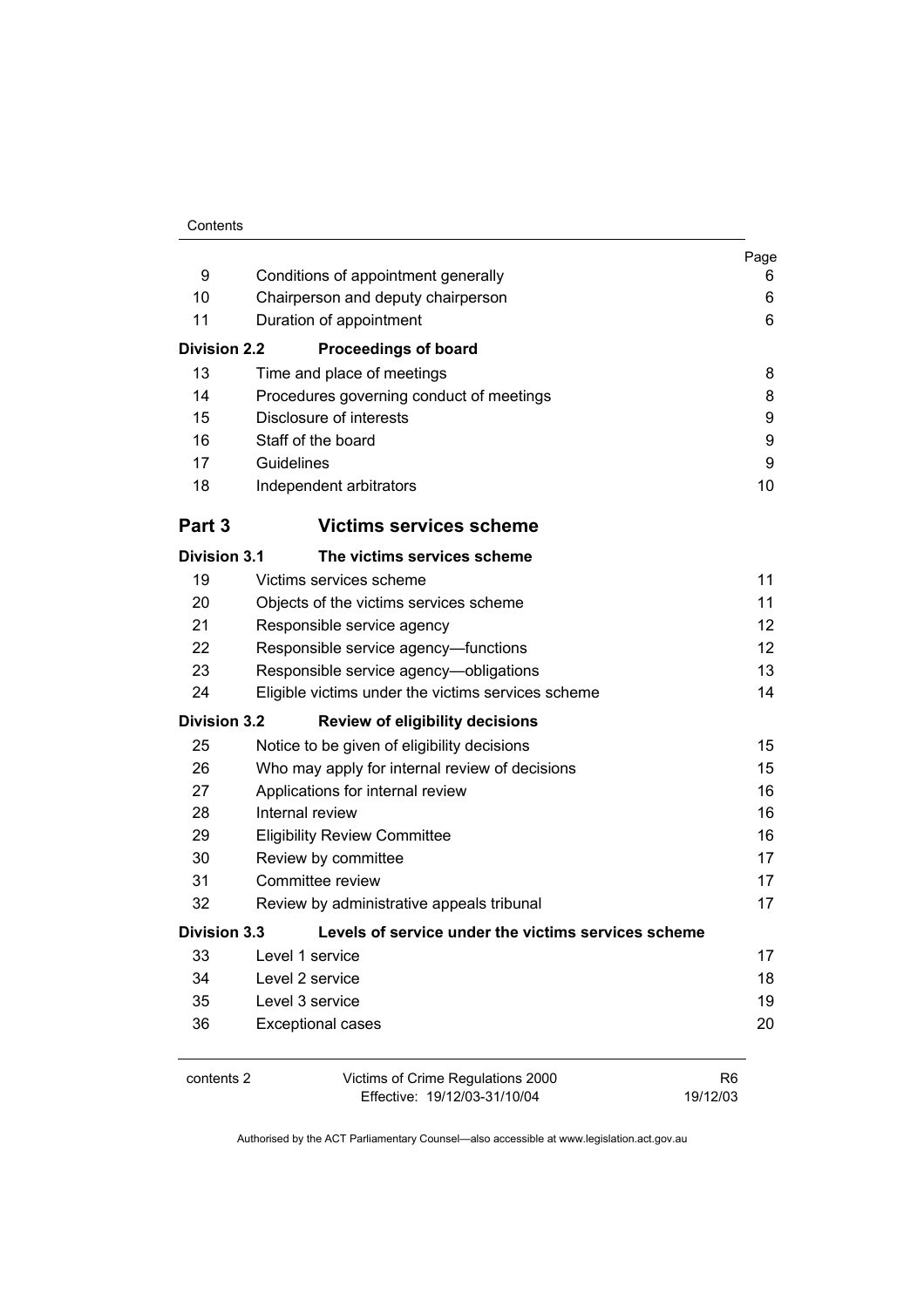|                     |                                                                              | Contents |
|---------------------|------------------------------------------------------------------------------|----------|
|                     |                                                                              | Page     |
| 37                  | How contact hours are provided                                               | 21       |
| 38                  | Arbitration-care plans                                                       | 22       |
| 39                  | Case closure                                                                 | 22       |
| <b>Division 3.4</b> | <b>Service providers</b>                                                     |          |
| 40                  | Approved service providers                                                   | 22       |
| 41                  | Criteria for approval                                                        | 23       |
| 42                  | Suspension of approval                                                       | 24       |
| 43                  | Cancellation of approval                                                     | 25       |
| Division 3.5        | General                                                                      |          |
| 44                  | Volunteer program                                                            | 25       |
| 45                  | Special financial assistance-statements                                      | 25       |
| 46                  | Notice of decisions                                                          | 25       |
| 47                  | Review of decisions                                                          | 26       |
| Part 4              | <b>Miscellaneous</b>                                                         |          |
| 48                  | Guidelines-volunteers                                                        | 27       |
| 49                  | Annual reporting authority                                                   | 28       |
| 50                  | Determination of fees for services provided by approved service<br>providers | 28       |
| 51                  | Approved forms                                                               | 28       |
|                     |                                                                              |          |
| <b>Dictionary</b>   |                                                                              | 29       |
| <b>Endnotes</b>     |                                                                              |          |
| 1                   | About the endnotes                                                           | 33       |

| 2 | Abbreviation key       | 33 |
|---|------------------------|----|
| 3 | Legislation history    | 34 |
| 4 | Amendment history      | 35 |
| 5 | Earlier republications | 36 |
|   |                        |    |

| R6       | Victims of Crime Regulations 2000 | contents 3 |
|----------|-----------------------------------|------------|
| 19/12/03 | Effective: 19/12/03-31/10/04      |            |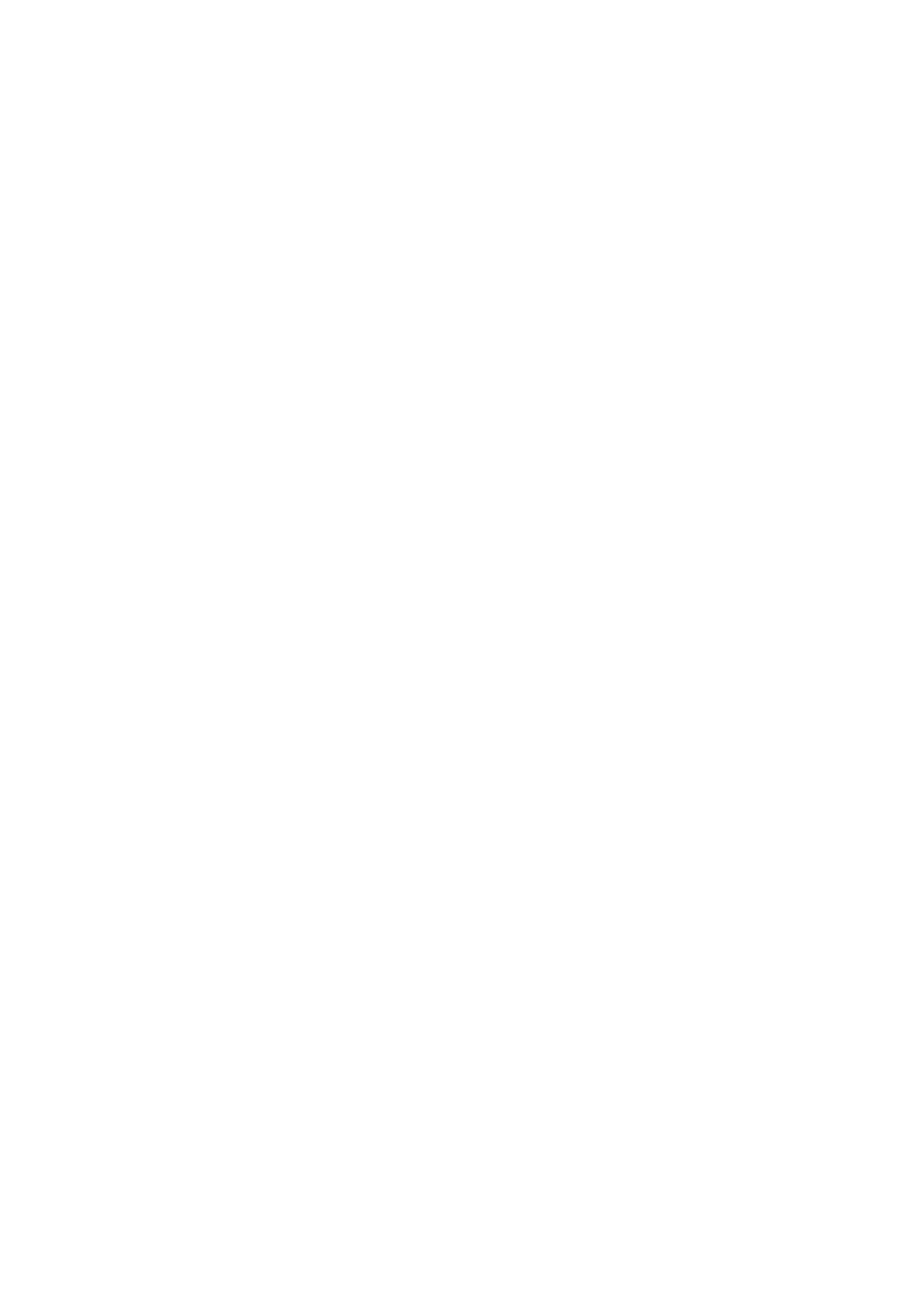

# **Victims of Crime Regulations 2000**

made under the

**Victims of Crime Act 1994** 

R6 19/12/03 Victims of Crime Regulations 2000 Effective: 19/12/03-31/10/04

page 1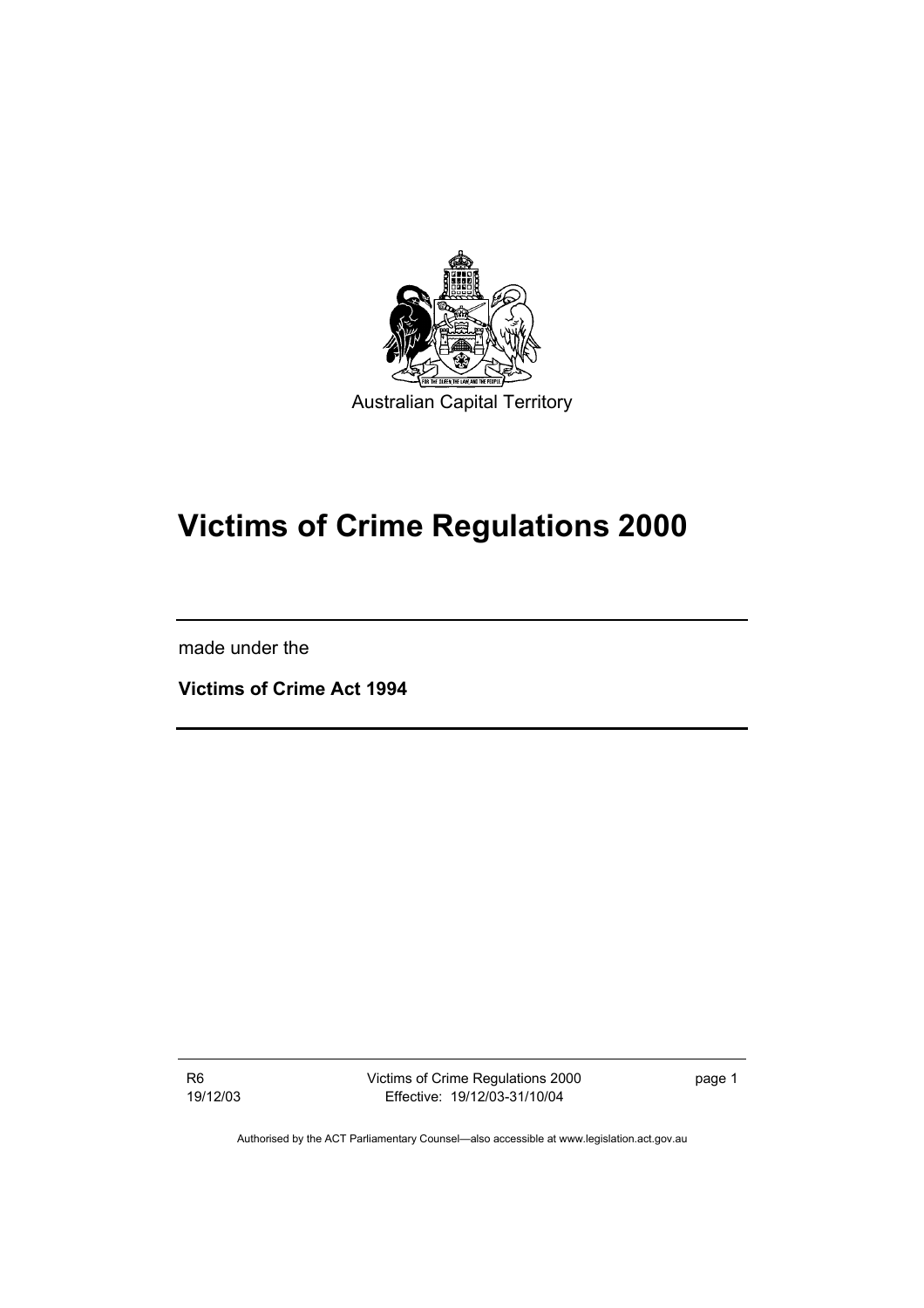#### **Part 1** Preliminary

Regulation 1

# **Part 1** Preliminary

#### **1 Name of regulations**

These regulations are the *Victims of Crime Regulations 2000*.

#### **3 Dictionary**

The dictionary at the end of these regulations is part of these regulations.

*Note 1* The dictionary at the end of these regulations defines certain words and expressions used in these regulations and includes references (*signpost definitions*) to other words and expressions defined in other legislation.

> For example, the signpost definition '*serious crime*—see the *Victims of Crime (Financial Assistance) Act 1983*, section 2' means the expression 'serious crime' is defined in section 2 of that Act and the definition applies to these regulations.

*Note 2* A definition in the dictionary (including a signpost definition) applies to the entire regulations unless the definition, or another provision of these regulations, provides otherwise or the contrary intention otherwise appears (see *Legislation Act 2001*, s 155 and s 156 (1)).

#### **4 Notes**

A note included in these regulations is explanatory and is not part of these regulations.

*Note* See *Legislation Act 2001*, s 127 (1), (4) and (5) for the legal status of notes.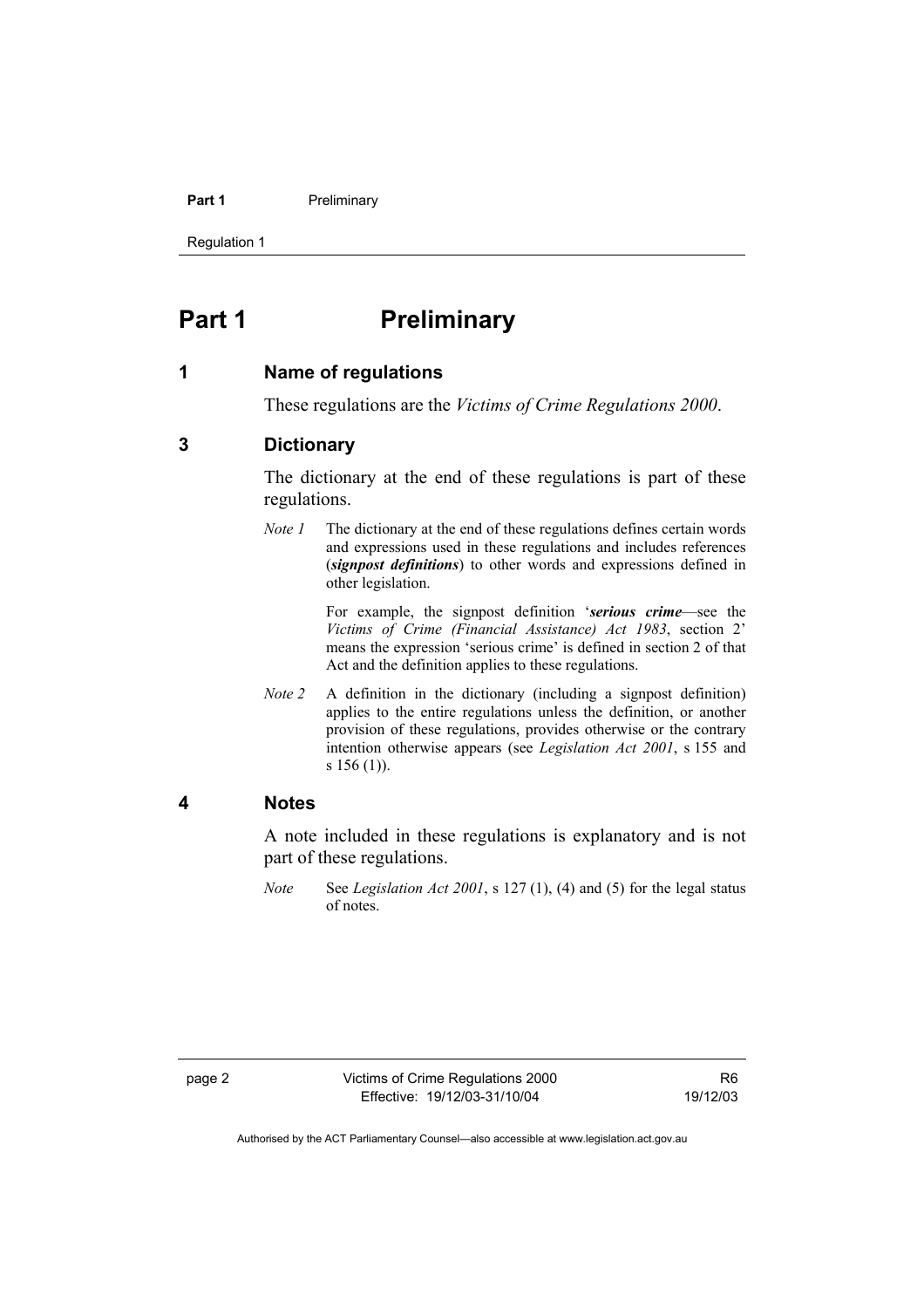# **Part 2 Victims assistance board**

# **Division 2.1 Establishment and membership**

## **5 Establishment**

The Victims Assistance Board is established.

## **6 Functions**

The functions of the board are—

- (a) to monitor and evaluate the responsible service agency's management of the victims services scheme; and
- (b) to approve service providers; and
- (c) to prepare guidelines for the management of the victims services scheme; and
- (d) to make recommendations to the Minister about fees for services under the victims services scheme; and
- (e) to supervise the keeping by the responsible service agency of a statistical database about the operation of the victims services scheme; and
- (f) to approve independent arbitrators to resolve any disagreements between case coordinators for eligible victims and approved service providers; and
- (g) to advise the Minister on the operation of the victims services scheme and any change to the scheme it considers desirable; and
- (h) when asked by the coordinator, to give advice or information to the coordinator on issues about victims generally; and

page 3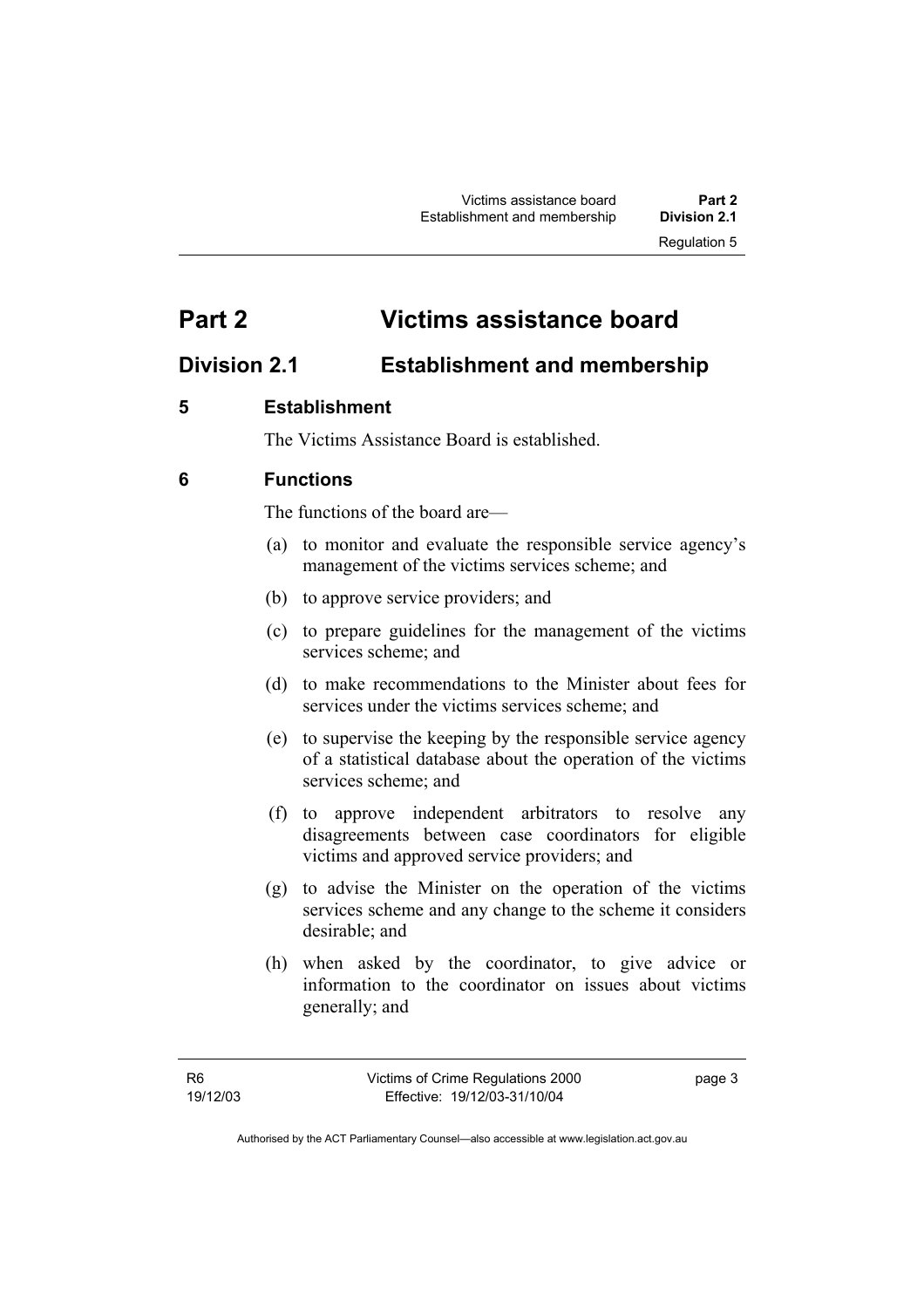(i) to exercise any other function given to the board under the Act or any other Territory law.

#### **7 Membership of board**

- (1) The board consists of—
	- (a) the coordinator; and
	- (b) the appointed members.
- (2) The appointed members are to be appointed by the Minister.
- *Note 1* For the making of appointments (including acting appointments), see Legislation Act, div 19.3.
	- *Note 2* Certain Ministerial appointments require consultation with an Assembly committee and are disallowable (see Legislation Act, div 19.3.3).

#### **8 Appointed members of board**

- (1) The Minister must appoint as members—
	- (a) a representative of each of the following:
		- (i) the DPP (the *DPP member*);
		- (ii) the Australian Federal Police (the *AFP member*);
		- (iii) ACT courts (the *courts member*);
		- (iv) the administrative unit allocated responsibility for the administration of justice (the *justice member*);
		- (v) the administrative unit allocated responsibility for the administration of community support services (the *community support member*);
		- (vi) the administrative unit allocated responsibility for the administration of youth policy and services (the *youth policy and services member*); and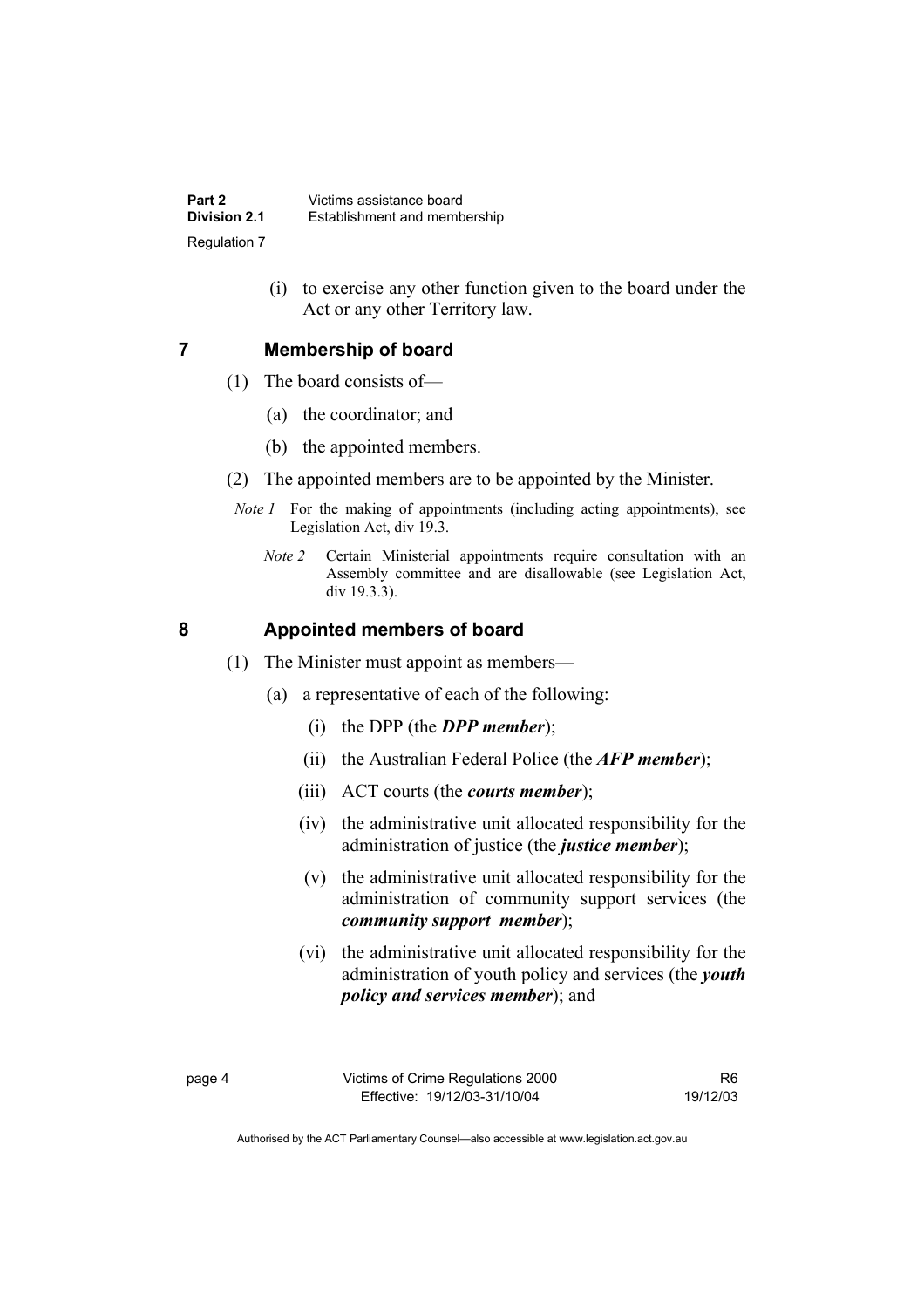- (b) a person who, in the Minister's opinion, represents the interests of the indigenous communities (the *indigenous member*); and
- (c) a person who, in the Minister's opinion, represents the interests of other persons of non-English speaking background (the *migrant member*); and
- (d) a person who is a lawyer (the *legal profession member*); and
- (e) a person who, in the Minister's opinion, represents the interests of health professions (other than a doctor or dentist) (the *health professions member*); and
- (f) a person who, in the Minister's opinion, represents the interests of victims services groups (the *victims groups member*); and
- (g) a psychiatrist or psychologist who, in the Minister's opinion, has experience in dealing with victims (the *psychiatrist/psychologist member*).
- (2) The courts member must be the registrar or a deputy registrar of the Supreme Court or the Magistrates Court.
- (3) A member must be employed, practise, or live, in the ACT.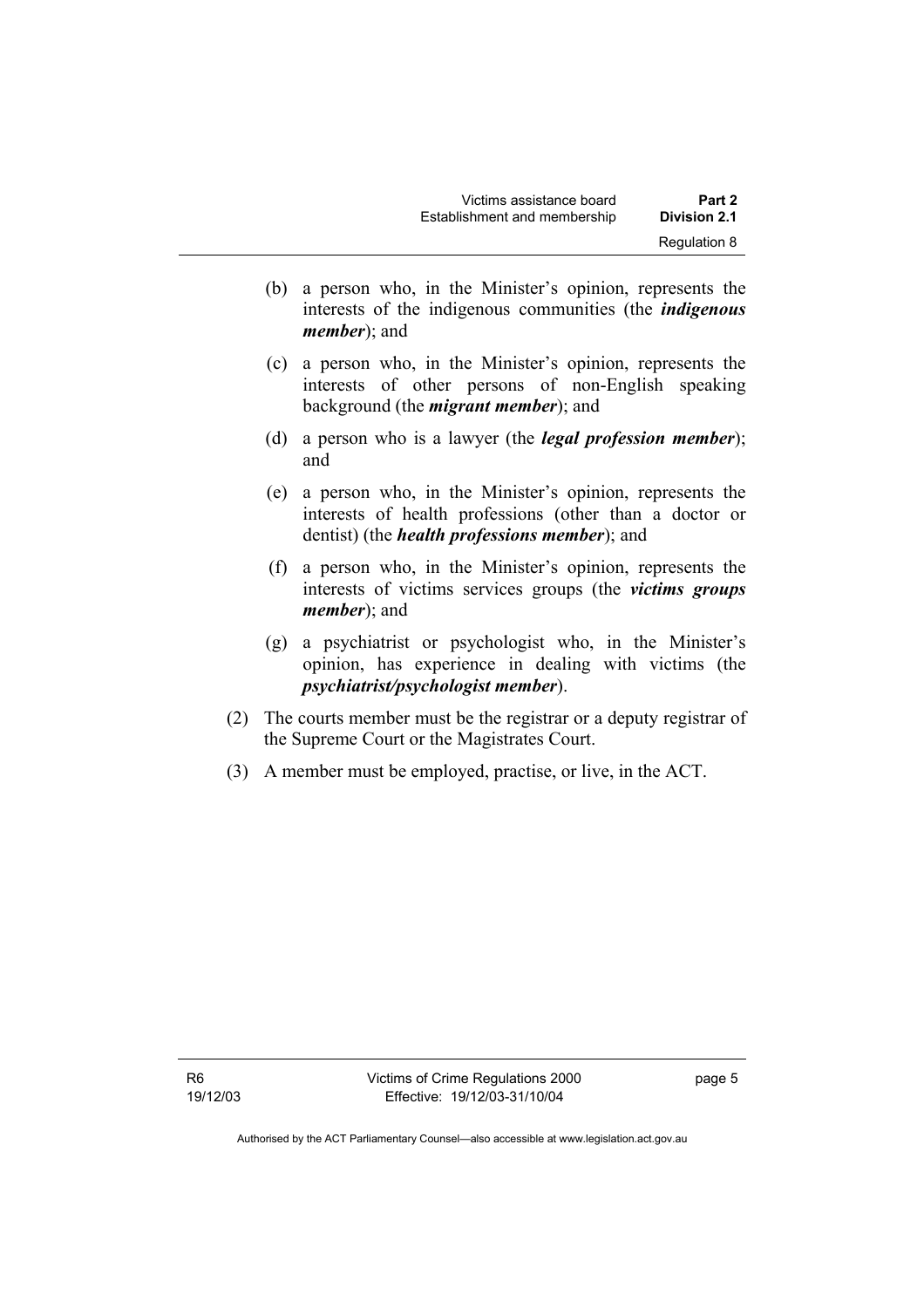- (4) The Minister must not appoint a public servant as a member mentioned in subregulation  $(1)$  (b) to  $(g)$ .
	- *Note 1* For the making of appointments (including acting appointments), see Legislation Act, pt 19.3.
	- *Note 2* In particular, an appointment may be made by naming a person or nominating the occupant of a position (see Legislation Act, s 207).
	- *Note 3* Certain Ministerial appointments require consultation with an Assembly committee and are disallowable (see Legislation Act, div 19.3.3).
	- *Note 4* A person may be reappointed to a position if the person is eligible to be appointed to the position (see Legislation Act, s 208 and dict, pt 1, def *appoint*).

## **9 Conditions of appointment generally**

- (1) An appointed member holds the position on a part-time basis.
- (2) An appointed member holds the position on the conditions not provided by these regulations or another Territory law that are decided by the Minister.

## **10 Chairperson and deputy chairperson**

- (1) The members of the board must, whenever necessary, elect—
	- (a) an appointed member to be chairperson; and
	- (b) another appointed member to be deputy chairperson.
- (2) The board must tell the Minister of the election of a member as chairperson or deputy chairperson.

## **11 Duration of appointment**

- (1) An appointed member must not be appointed for longer than 2 years.
- (2) The Minister must end the appointment of—

R6 19/12/03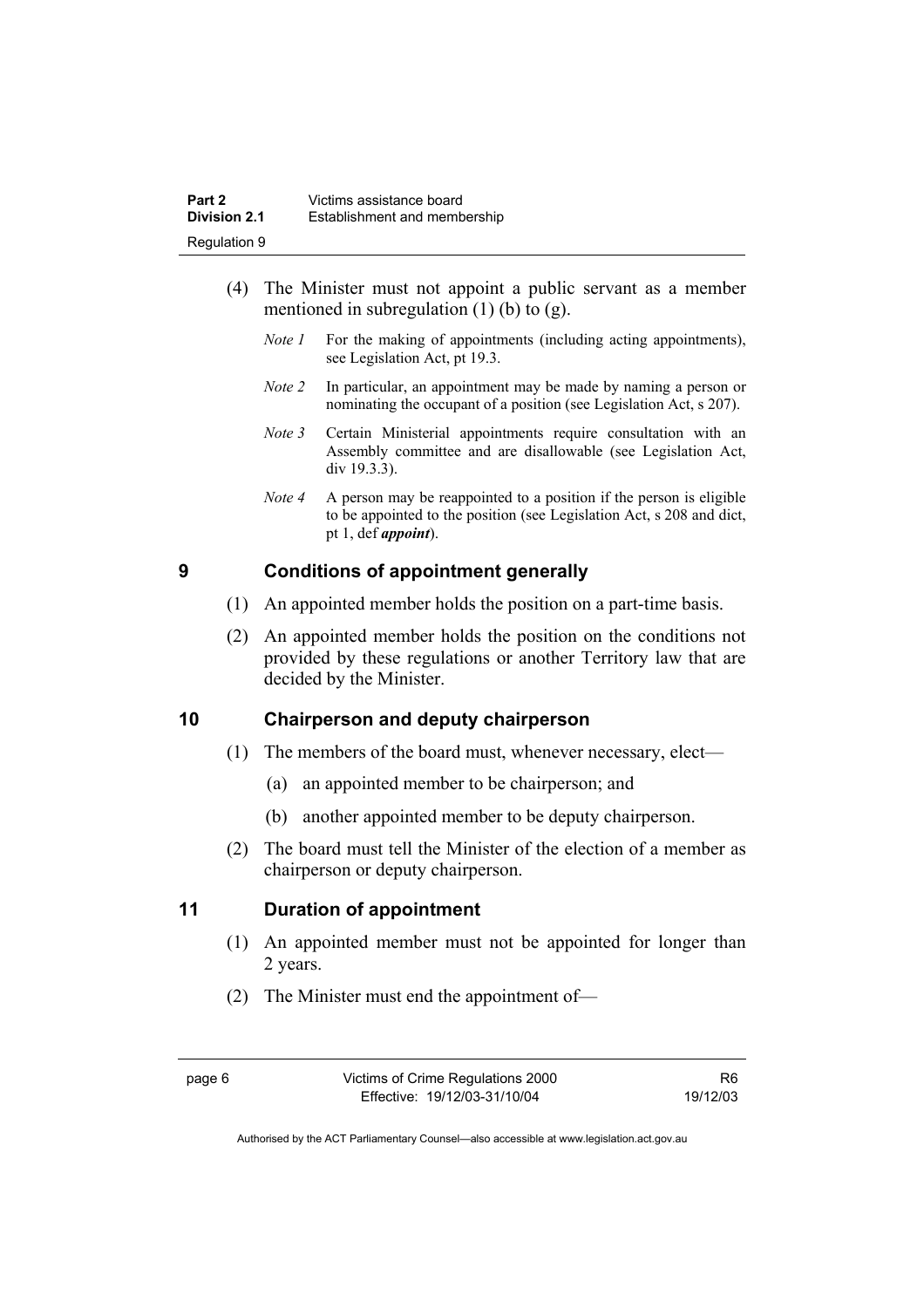- (a) the DPP member, the AFP member, the courts member, the justice member, the community support member or the youth policy and services member if the Minister is satisfied that the member is no longer the representative of the relevant entity mentioned in regulation 8 (1) (a) (Appointed members of board); or
- (b) the indigenous member, the migrant member, the health professions member or the victims groups member if the Minister is satisfied that the member no longer represents the interests of the relevant communities, professions or groups mentioned in regulation  $8(1)$  (b), (c), (e) or (f); or
- (c) any member if the member ceases to be eligible for appointment.
- (3) The Minister may end the appointment of an appointed member—
	- (a) for misbehaviour or physical or mental incapacity; or
	- (b) if the member becomes bankrupt, applies to take the benefit of any law for the relief of bankrupt or insolvent debtors, compounds with creditors or makes an assignment of remuneration for their benefit; or
	- (c) if the member is absent for 3 consecutive meetings; or
	- (d) if the member is convicted of an indictable offence; or
	- (e) if the member fails to comply with regulation 15 (Disclosure of interests) without reasonable excuse.
	- *Note* A person's appointment also ends if the person resigns (see *Legislation Act 2001*, s 210).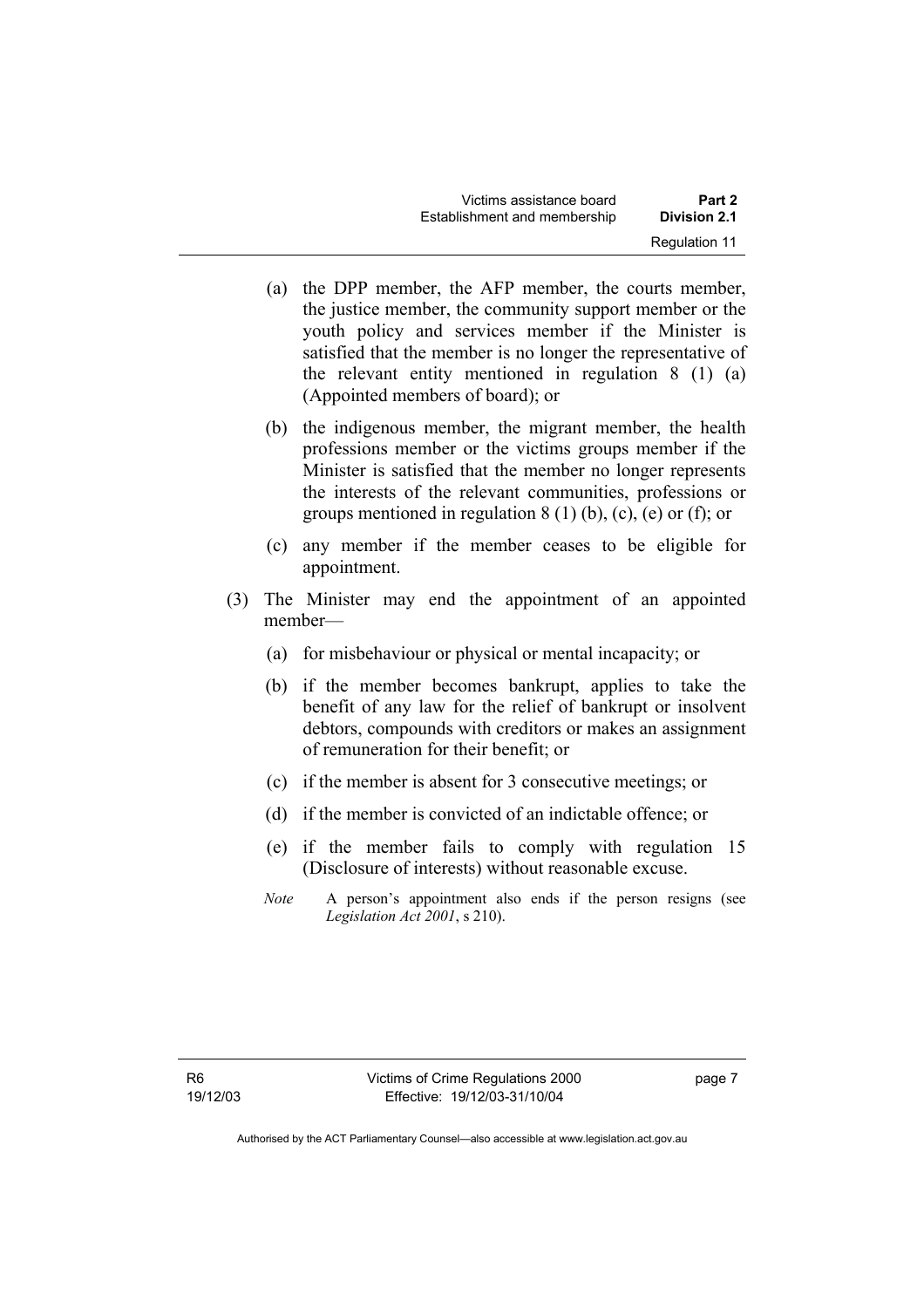**Part 2** Victims assistance board<br>**Division 2.2** Proceedings of board **Division 2.2** Proceedings of board Regulation 13

# **Division 2.2 Proceedings of board**

#### **13 Time and place of meetings**

- (1) Meetings of the board are to be held at the times and places it decides.
- (2) However, the board must meet at least once every 3 months.
- (3) The chairperson—
	- (a) may at any time call a meeting of the board; and
	- (b) must call a meeting if asked by the Minister or at least 6 members.

#### **14 Procedures governing conduct of meetings**

- (1) The chairperson presides at all meetings at which the chairperson is present.
- (2) If the chairperson is absent, the deputy chairperson presides.
- (3) If the chairperson and deputy chairperson are both absent, the member chosen by the members present presides.
- (4) The board may decide the procedure to be followed for a meeting.
- (5) At a meeting of the board—
	- (a) 6 members form a quorum; and
	- (b) each member (other than the coordinator) has a vote on each question to be decided; and
	- (c) a question is to be decided by a majority of the votes of the members present and voting but, if the votes are equal, the member presiding has a casting vote.
- (6) The board must keep minutes of its meetings.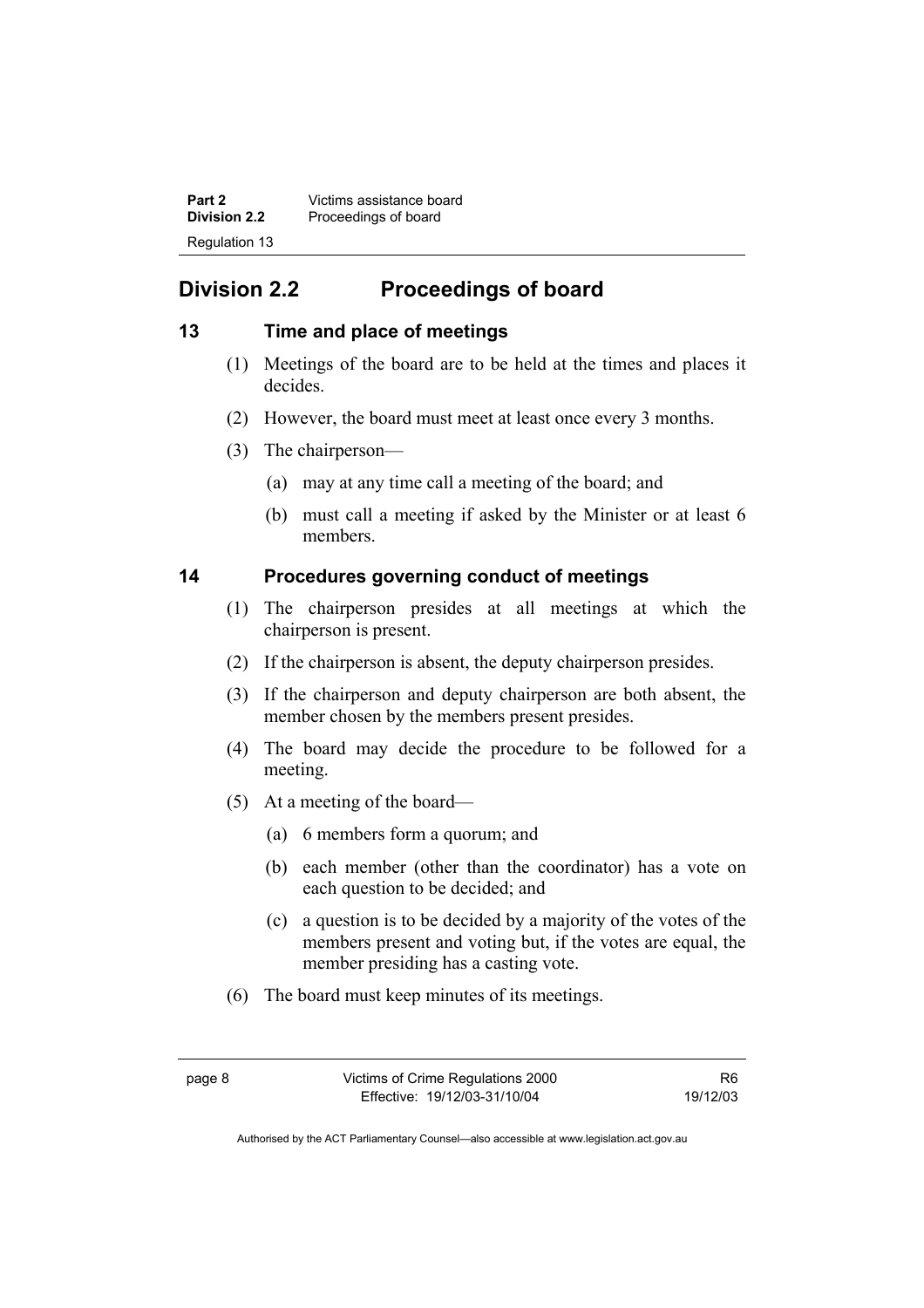#### **15 Disclosure of interests**

- (1) This regulation applies to a member of the board if—
	- (a) the member has a direct or indirect financial interest in an issue being considered, or about to be considered, by the board; and
	- (b) the interest could conflict with the proper exercise of the member's functions in relation to the board's consideration of the issue.
- (2) As soon as practicable after the relevant facts come to the member's knowledge, the member must disclose the nature of the interest to a meeting of the board.
- (3) The disclosure must be recorded in the board's minutes and, unless the board otherwise decides, the member must not—
	- (a) be present when the board considers the issue; or
	- (b) take part in a decision of the board on the issue.
- (4) Any other member who also has a direct or indirect financial interest in the issue must not—
	- (a) be present when the board is considering its decision under subregulation (3); or
	- (b) take part in making the decision.

#### **16 Staff of the board**

The staff of the board are to be employed under the *Public Sector Management Act 1994*.

#### **17 Guidelines**

The board may make guidelines about—

 (a) the way a victim is assessed for eligibility to use the victims services scheme; and

| R6       | Victims of Crime Regulations 2000 | page 9 |
|----------|-----------------------------------|--------|
| 19/12/03 | Effective: 19/12/03-31/10/04      |        |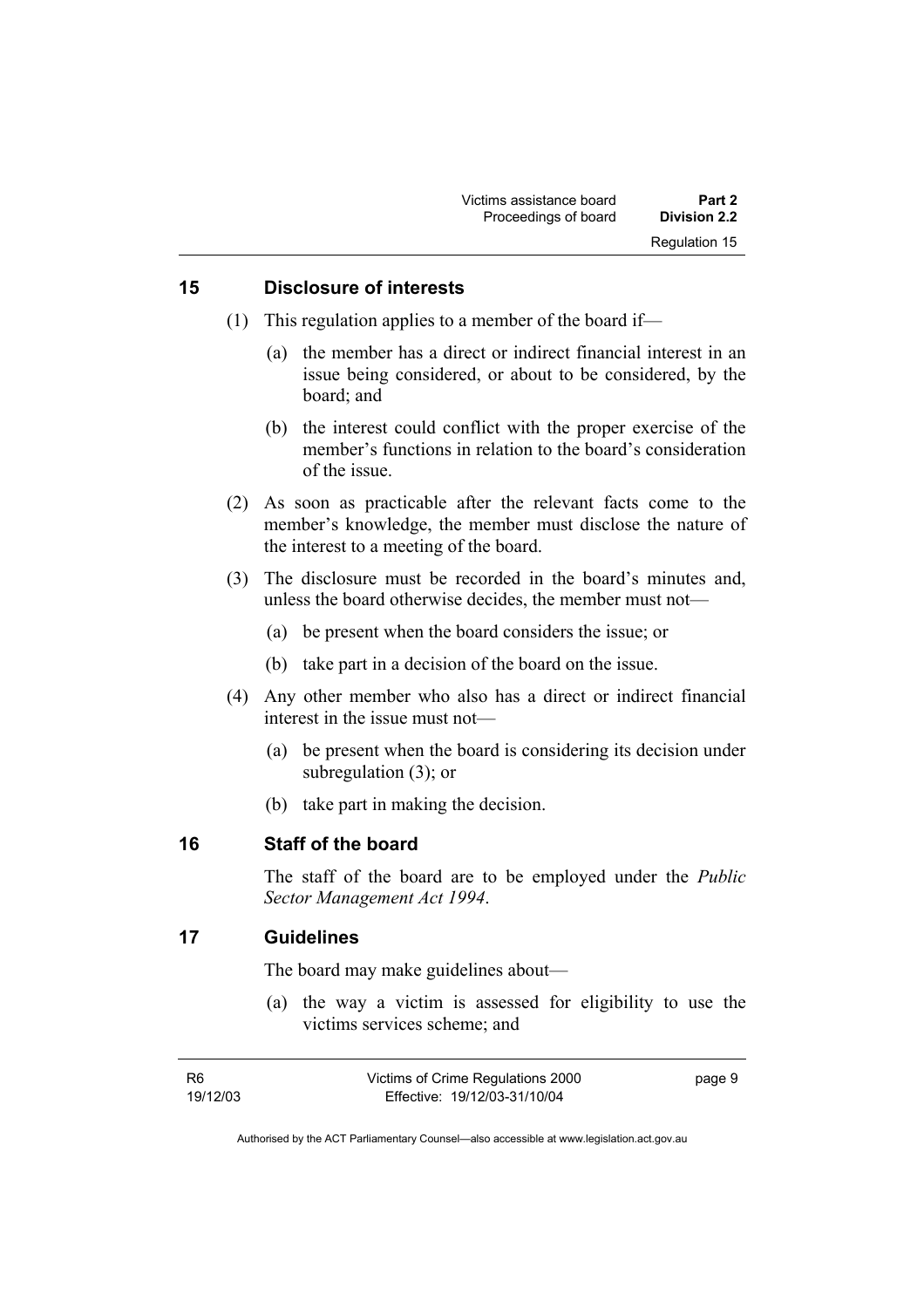- (b) the employment or engagement of people who will have contact with eligible victims; and
- (c) the preparation, content and implementation of care plans; and
- (d) the eligibility of entities to be approved as service providers; and
- (e) the referral of victims to approved service providers or other entities dealing with victims of crime; and
- (f) the establishment and operation of volunteer programs; and
- (g) the internal review of decisions made by the responsible service agency; and
- (h) the holding of indemnity insurance by approved service providers; and
- (i) other matters necessary or convenient to be decided with respect to the victims services scheme.

## **18 Independent arbitrators**

- (1) The board may approve independent arbitrators for these regulations.
- (2) A person is eligible to be approved as an independent arbitrator only if the person is an approved service provider.
- (3) The board must keep a list of approved independent arbitrators.
- (4) The board must keep the list open for inspection (without charge) by an eligible victim.
- (5) If asked by an eligible victim, the board must give a copy of the list (without charge) to the victim.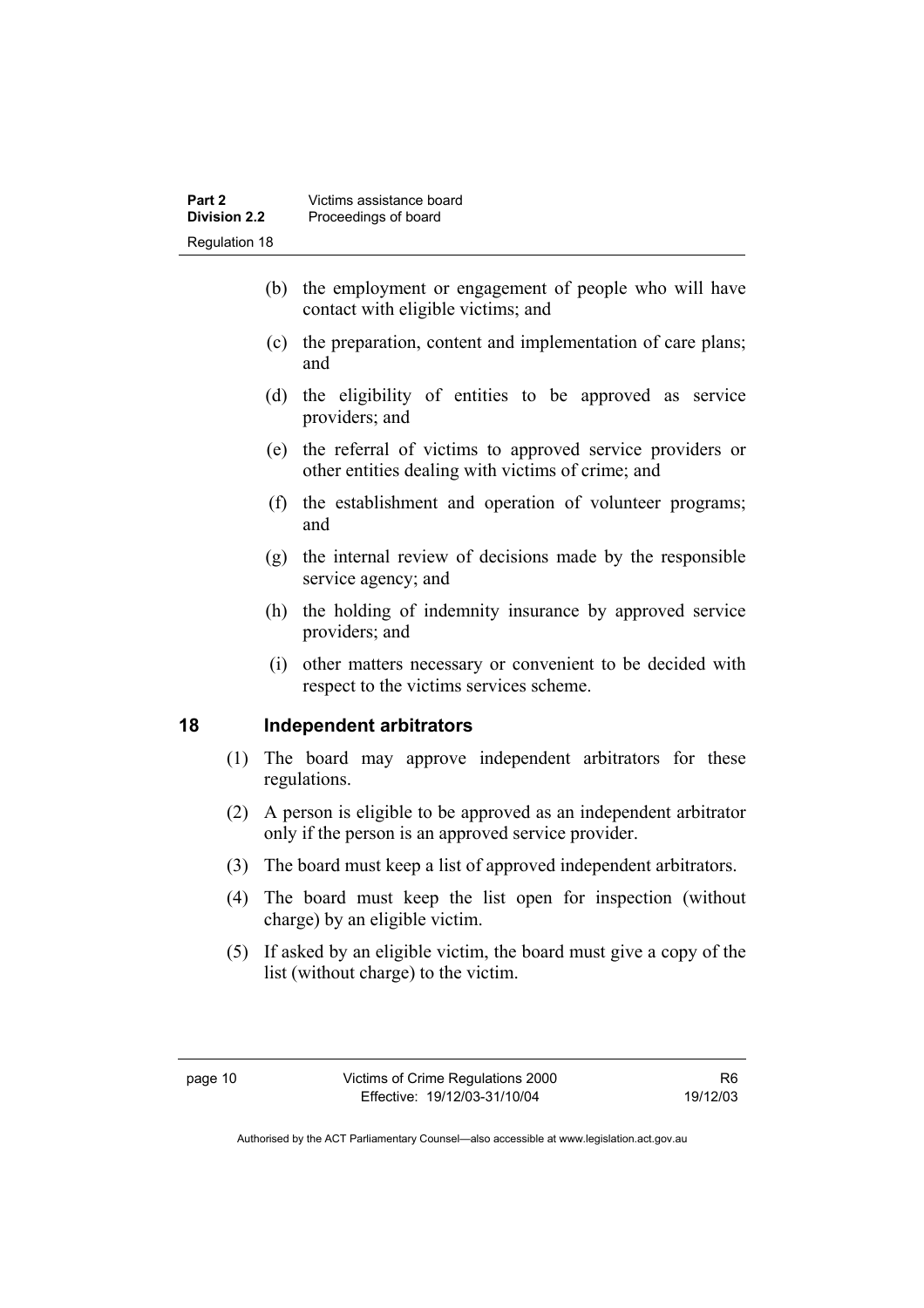# **Part 3 Victims services scheme**

# **Division 3.1 The victims services scheme**

## **19 Victims services scheme**

A victims services scheme is established.

## **20 Objects of the victims services scheme**

The objects of the victims services scheme are—

- (a) to provide assistance to victims of crime that will—
	- (i) promote their recovery from the harm suffered because of crime; and
	- (ii) allow them to take part in the social, economic and cultural life of their community; and
- (b) to provide the assistance to victims of crime using a multidisciplinary approach; and
- (c) to provide the assistance to victims of crime in ways that are—
	- (i) timely; and
	- (ii) accessible; and
	- (iii) solution-focused; and
	- (iv) professional; and
	- (v) individualised; and
	- (vi) appropriate to the victim.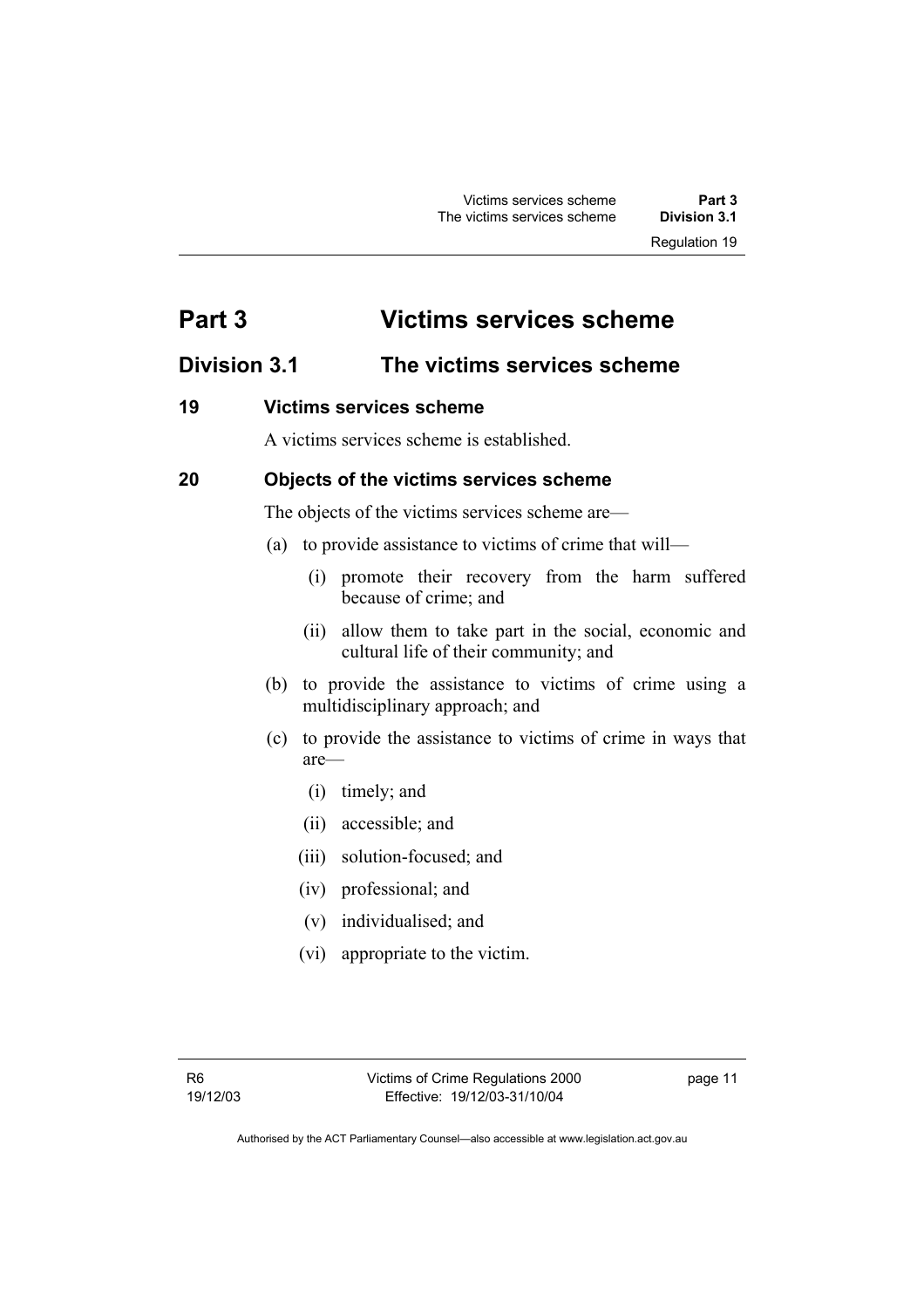**Part 3** Victims services scheme<br>**Division 3.1** The victims services sche **Division 3.1** The victims services scheme Regulation 21

#### **21 Responsible service agency**

For the Act, section 19 (2) (a), the chief executive for the *Health Act 1993* is nominated as the service agency responsible for the management of the victims services scheme.

#### **22 Responsible service agency—functions**

The functions of the responsible service agency are—

- (a) to decide the eligibility of people for the different levels of services under the victims services scheme; and
- (b) to provide, or arrange for the provision of, professional services for victims in accordance with these regulations and the guidelines made under regulation 17 (Guidelines); and
- (c) as appropriate, to refer victims to other entities who provide other assistance and support to victims; and
- (d) to keep records about victims for which services are provided; and
- (e) to train and supervise people engaged by it to provide services; and
- (f) to report to the board on the services it provides and the provision of services it arranges; and
- (g) to evaluate the day-to-day operation of the victims services scheme; and
- (h) to establish a victims support network in consultation with community organisations and other entities that deal with victims; and
- (i) to provide a telephone contact for people seeking information about, or services under, the victims services scheme; and

R6 19/12/03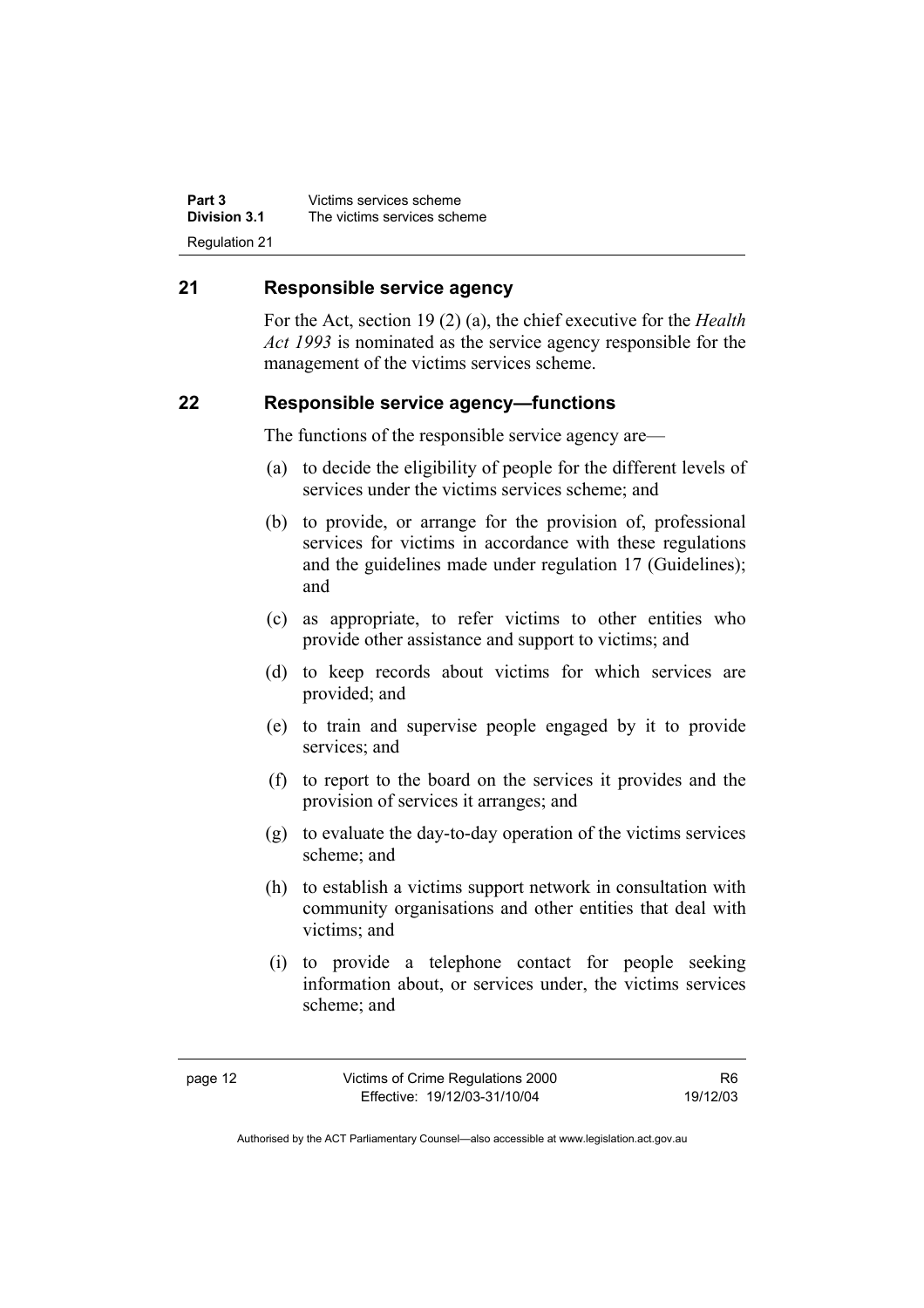- (j) to develop and maintain a volunteer program to provide practical assistance and support to victims and to train and supervise volunteers for the program; and
- (k) to provide victims with information about the criminal justice system, the operation of the victims services scheme and complaint procedures; and
- (l) to keep financial records of its operations under the victims services scheme.

#### **23 Responsible service agency—obligations**

- (1) The responsible service agency must comply with the guidelines made under regulation 17 (Guidelines) about the employment or engagement of people who will have contact with eligible victims.
- (2) Without limiting subregulation (1), the responsible service agency must—
	- (a) be satisfied that a person who will have contact with eligible victims has—
		- (i) qualifications or experience in working with victims and with people from a diversity of ethnic and cultural backgrounds; and
		- (ii) experience or knowledge of working in a multidisciplinary team environment; and
	- (b) assess and evaluate the victims services it provides; and
	- (c) encourage the people it engages or employs to provide those services to undertake continuing education in the provision of services to victims; and
	- (d) take steps to ensure the people engaged or employed by it are familiar with the *Community and Health Services Complaints Act 1993*.

page 13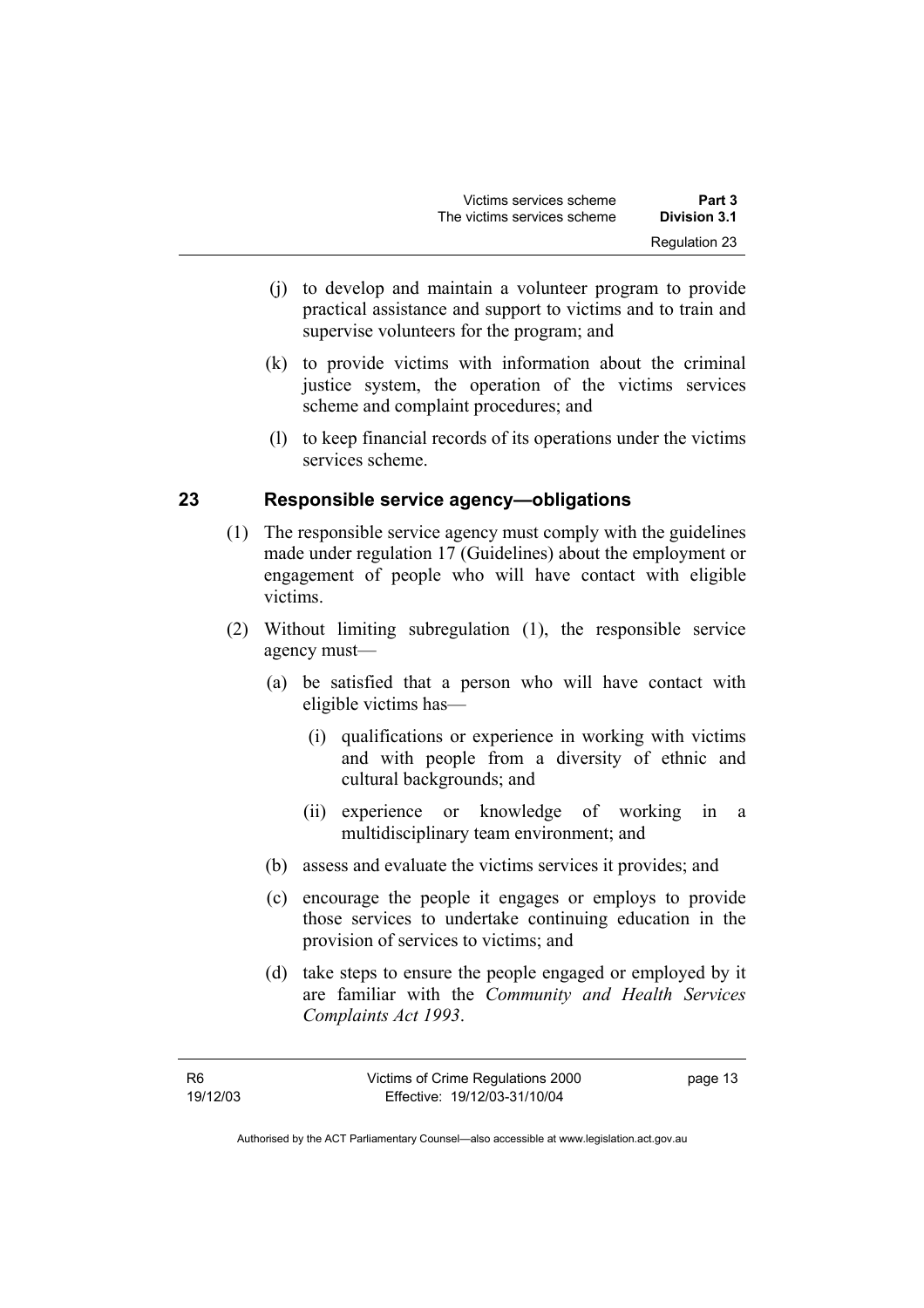| Part 3        | Victims services scheme     |
|---------------|-----------------------------|
| Division 3.1  | The victims services scheme |
| Regulation 24 |                             |

 (3) The responsible service agency must take reasonable steps to ensure that a person employed or engaged by it who has been convicted of a serious crime does not have contact with an eligible victim.

#### **24 Eligible victims under the victims services scheme**

- (1) An eligible victim may use the victims services scheme.
- (2) An *eligible victim* is a victim other than a victim—
	- (a) who suffers harm caused by, or arising out of the use of, a motor vehicle; or
	- (b) who suffers harm (directly or indirectly) as a result of committing an offence.
- (3) In deciding whether a person is an eligible victim, the responsible service agency may—
	- (a) have regard to statements made by or on behalf of the person; and
	- (b) ask the chief police officer, the DPP or the registrar of the Supreme Court or the Magistrates Court for information about whether or not the person is a suspect or has been convicted or found guilty of an offence arising from the circumstances in which the person suffered harm.
- (4) The chief police officer, the DPP and the registrar of the Supreme Court or the Magistrates Court may give the responsible service agency information of the kind mentioned in subregulation (3) (b).
- (5) In this regulation:

*motor vehicle*—see the *Road Transport (General) Act 1999*, dictionary.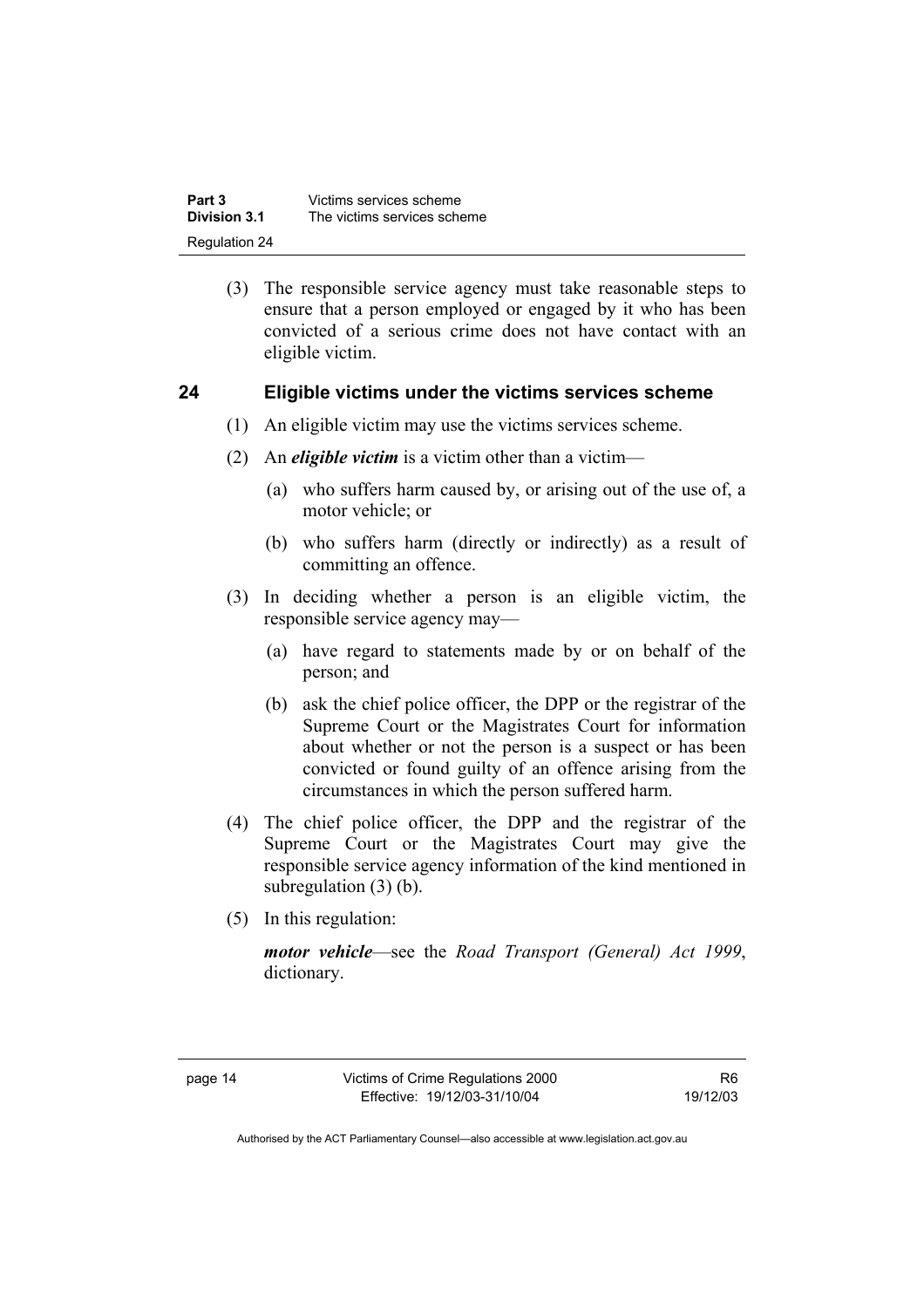# **Division 3.2 Review of eligibility decisions**

#### **25 Notice to be given of eligibility decisions**

- (1) If the responsible service agency decides that a person is not eligible for the victims services scheme (the *reviewable decision*), it must give written notice of the decision to the person (the *affected person*).
- (2) The notice must be in accordance with the requirements of the code of practice in force under the *Administrative Appeals Tribunal Act 1989*, section 25B (1) and, in particular, the notice must tell the person—
	- (a) that the person has the right—
		- (i) to apply for internal review of the reviewable decision by an internal reviewer; and
		- (ii) to apply to the committee for a review of the decision of the internal reviewer; and
		- (iii) to apply to the administrative appeals tribunal for a review of the decision of the committee; and
	- (b) how an application must be made; and
	- (c) about options available under other ACT laws to have the decision reviewed by a court or the ombudsman.

## **26 Who may apply for internal review of decisions**

- (1) If the affected person is dissatisfied with the reviewable decision, the affected person may apply in writing to the responsible service agency for an internal review of the reviewable decision.
- (2) The responsible service agency must arrange for a person not involved in making the decision (the *internal reviewer*) to review the decision.

R6 19/12/03 page 15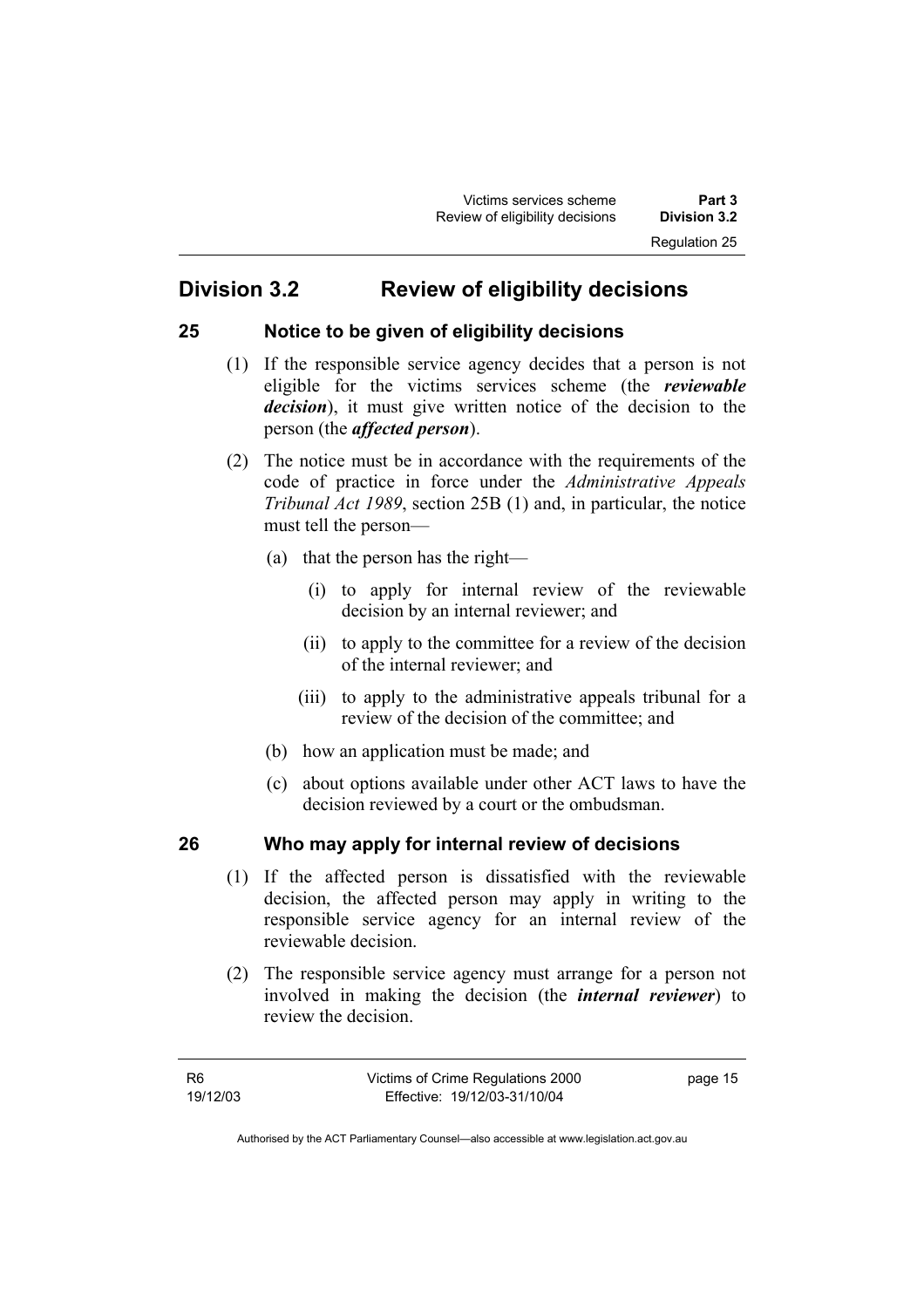## **27 Applications for internal review**

- (1) Application for internal review of the reviewable decision must be made within—
	- (a) 28 days after the day when the person is told about the decision by the responsible service agency; or
	- (b) any longer period allowed by the internal reviewer, either before or after the end of the 28 days.
- (2) The application must set out the grounds on which internal review of the decision is sought.

#### **28 Internal review**

- (1) The internal reviewer must review the reviewable decision, and confirm, vary or revoke the decision, within 28 days after the responsible service agency receives the application for internal review of the decision.
- (2) If the decision is not varied or revoked within the 28 days, the decision is taken to have been confirmed by the internal reviewer.
- (3) As soon as practicable after reviewing the decision, the internal reviewer must give written notice of the decision on the internal review to the affected person.
- (4) The notice must be in accordance with the requirements of the code of practice in force under the *Administrative Appeals Tribunal Act 1989*, section 25B (1).

#### **29 Eligibility Review Committee**

- (1) An Eligibility Review Committee (the *committee*) is established.
- (2) The committee consists of the DPP member, the courts member and the legal profession member.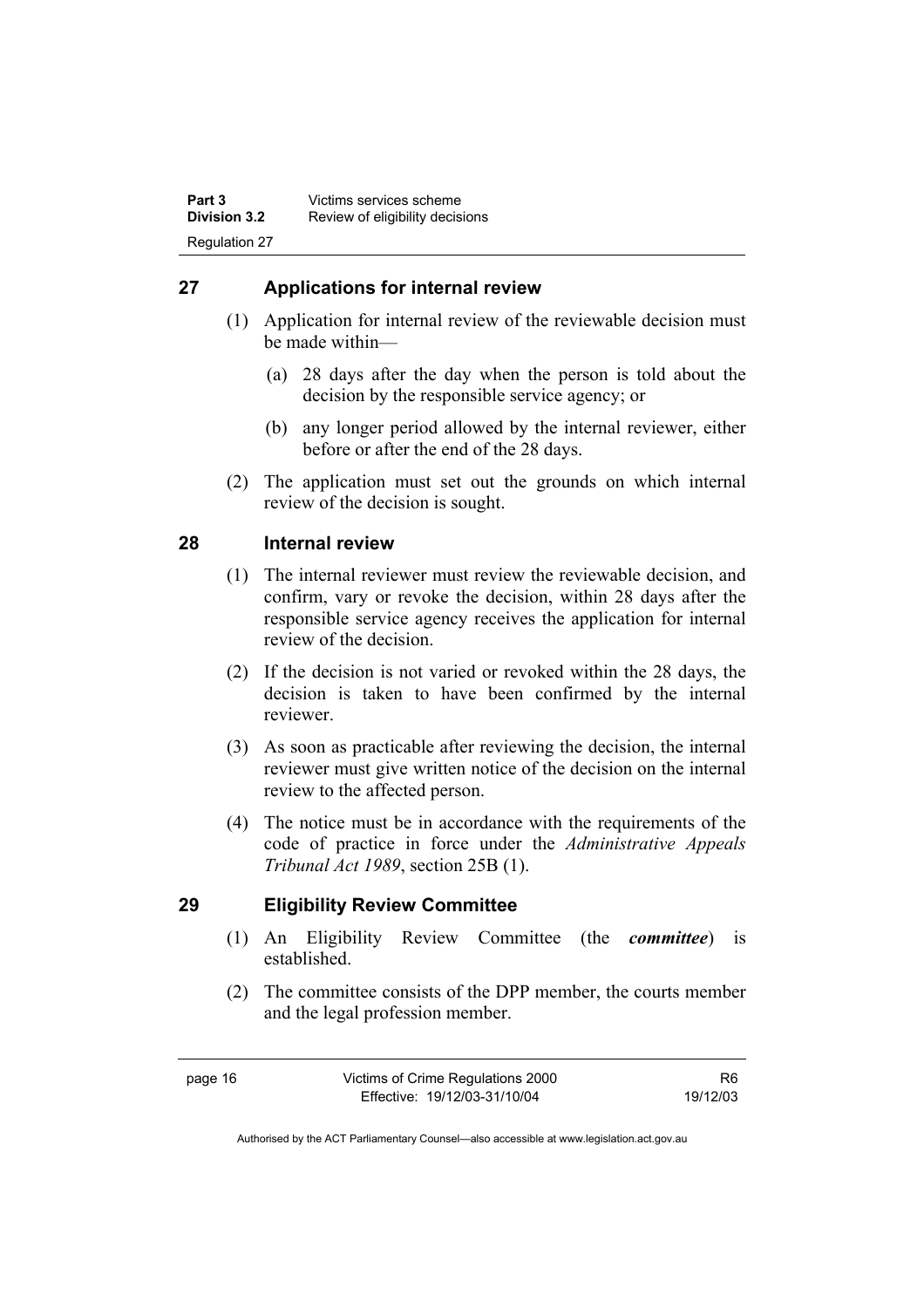#### **30 Review by committee**

If the affected person is dissatisfied with the decision of the internal reviewer, the affected person may apply in writing to the committee for review of the decision.

#### **31 Committee review**

- (1) The committee must review the decision of the internal reviewer, and confirm, vary or revoke the decision, within 28 days after the committee receives the application for review of that decision.
- (2) If the decision is not varied or revoked within the 28 days, the decision is taken to have been confirmed by the committee.
- (3) As soon as practicable after reviewing the decision, the committee must give written notice of the decision on its review to the affected person.
- (4) The notice must be in accordance with the requirements of the code of practice in force under the *Administrative Appeals Tribunal Act 1989*, section 25B (1).

#### **32 Review by administrative appeals tribunal**

If the affected person is dissatisfied with the decision of the committee, the affected person may apply to the administrative appeals tribunal for review of the committee's decision.

# **Division 3.3 Levels of service under the victims services scheme**

#### **33 Level 1 service**

- (1) All eligible victims are entitled to receive level 1 service under the victims services scheme.
- (2) Level 1 service consists of not more than 2 contact hours.

R6 19/12/03 Victims of Crime Regulations 2000 Effective: 19/12/03-31/10/04 page 17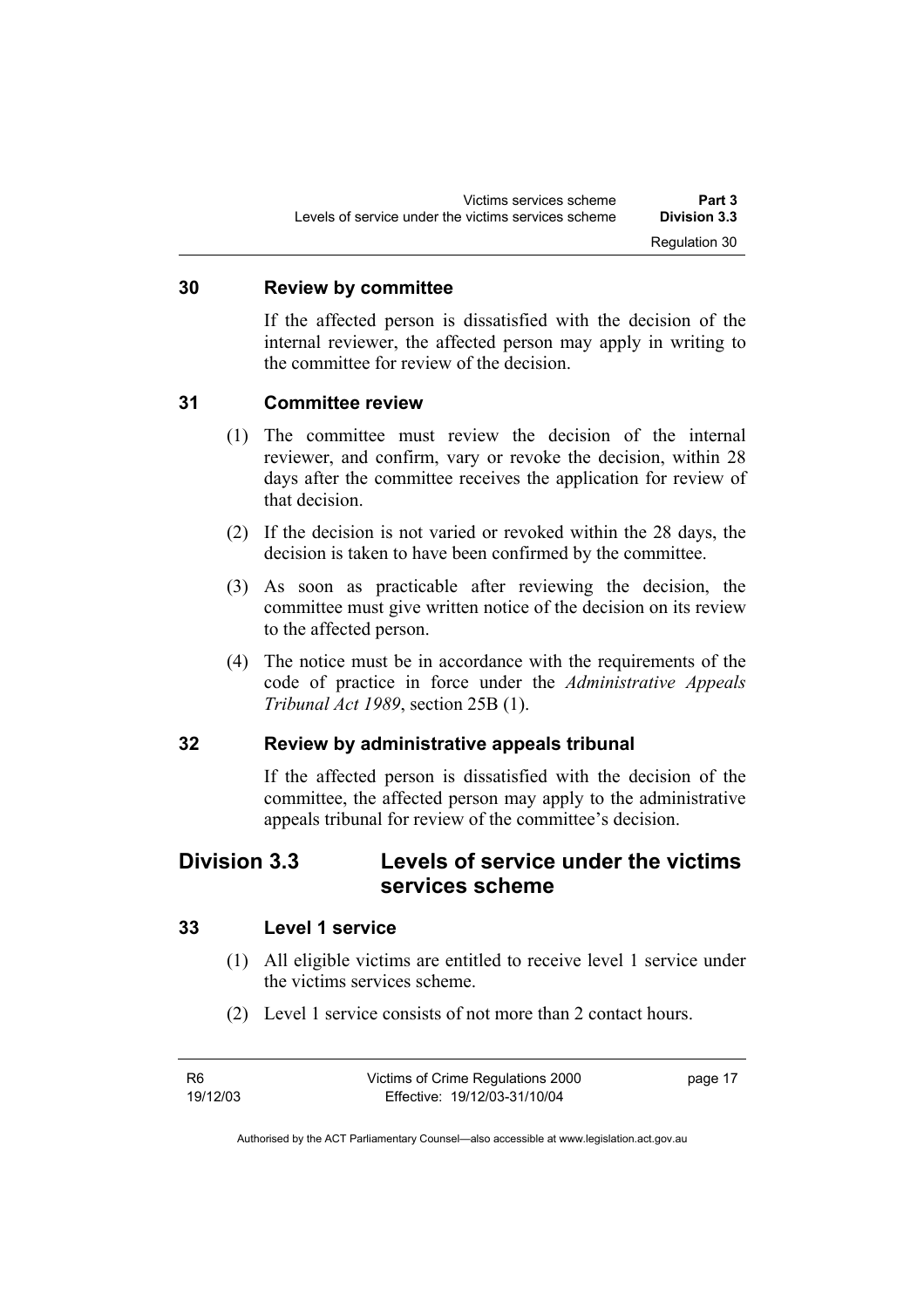(3) The responsible service agency may, but is not required to, prepare a care plan for an eligible victim receiving level 1 service.

#### **34 Level 2 service**

- (1) An eligible victim is entitled to receive level 2 service under the victims services scheme if the victim has completed level 1 service under the victims services scheme for the crime concerned and the victim—
	- (a) is a primary victim; or
	- (b) is a related victim; or
	- (c) would have been a related victim if the primary victim had died; or
	- (d) is a witness to a violent crime in circumstances in which it is probable that the witness would suffer harm.
- (2) Level 2 service consists of not more than 6 contact hours in addition to the level 1 service contact hours.
- (3) The responsible service agency must appoint a case coordinator to an eligible victim receiving level 2 service.
- (4) The case coordinator is responsible for managing the delivery of services to the eligible victim under these regulations.
- (5) The case coordinator must develop a care plan in consultation with the eligible victim.
- (6) The care plan must state—
	- (a) the rehabilitation goals for the eligible victim; and
	- (b) the number of contact hours and particular services to be provided to the victim for achieving those goals
- (7) Level 2 service is to be given in accordance with the care plan.

R6 19/12/03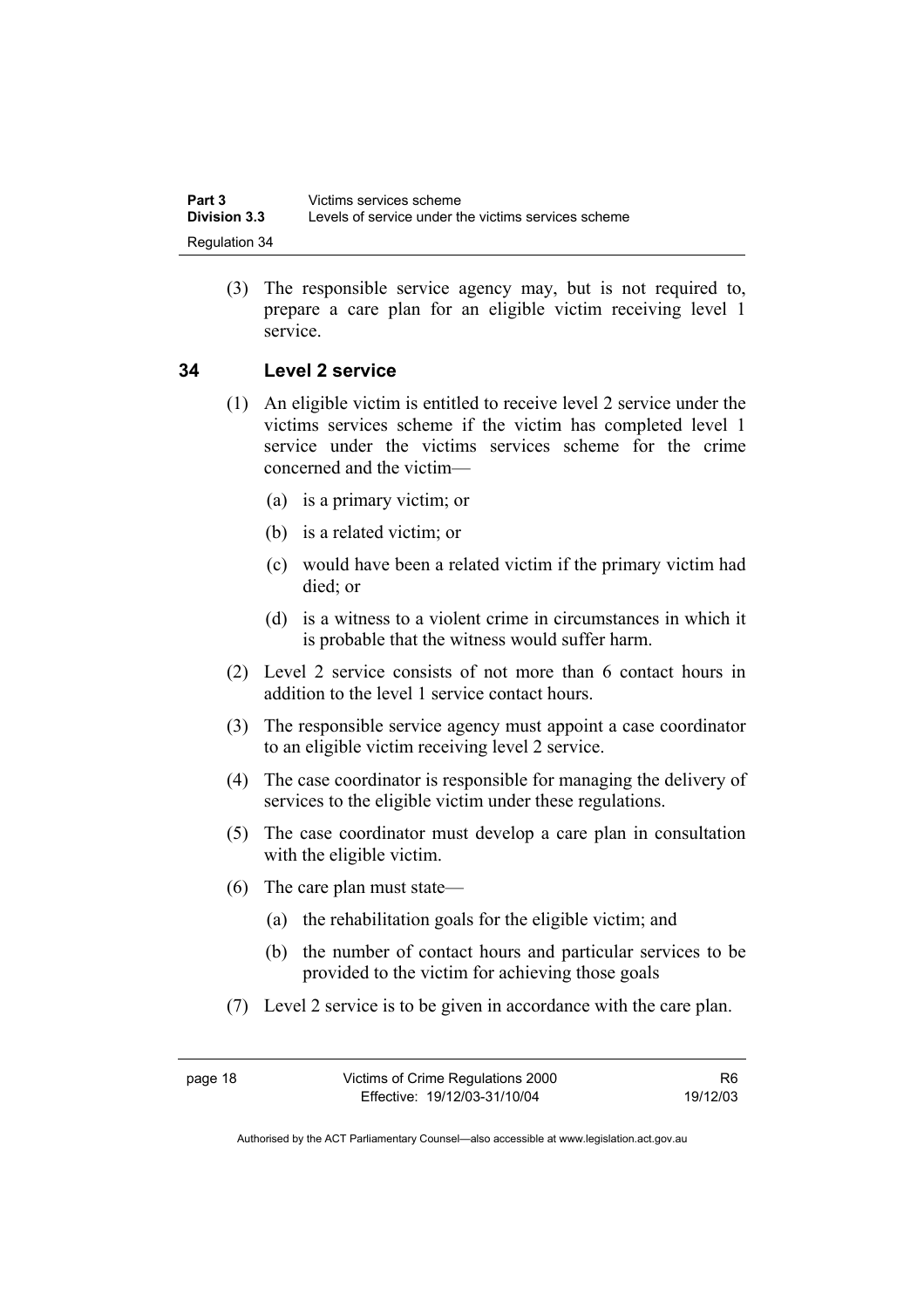- (8) After the level 2 service contact hours have been given in accordance with the care plan, the responsible service agency or approved service provider who provided the level 2 contact hours must prepare and give a closure report to the case coordinator.
- (9) The closure report must include particulars of the number of contact hours and the extent to which the rehabilitation goals of the care plan were achieved.
- (10) On receiving the closure report for the eligible victim, if the case coordinator decides that the eligible victim would not receive therapeutic benefit from receiving level 3 service, the case coordinator must carry out case closure in relation to the victim.
- (11) In this regulation:

*related victim*—see the *Victims of Crime (Financial Assistance) Act 1983*, section 16.

*violent crime*—see the *Victims of Crime (Financial Assistance) Act 1983*, section 2.

## **35 Level 3 service**

- (1) An eligible victim entitled to receive level 2 service is entitled to receive level 3 service under the victims services scheme if—
	- (a) the victim has completed level 2 service for the crime concerned in accordance with the care plan; and
	- (b) the victim's case coordinator has decided under regulation 34 (8) (Level 2 services) that the victim would receive therapeutic benefit from receiving level 3 service.
- (2) Level 3 service consists of not more than 12 contact hours in addition to the level 1 and level 2 contact hours.

page 19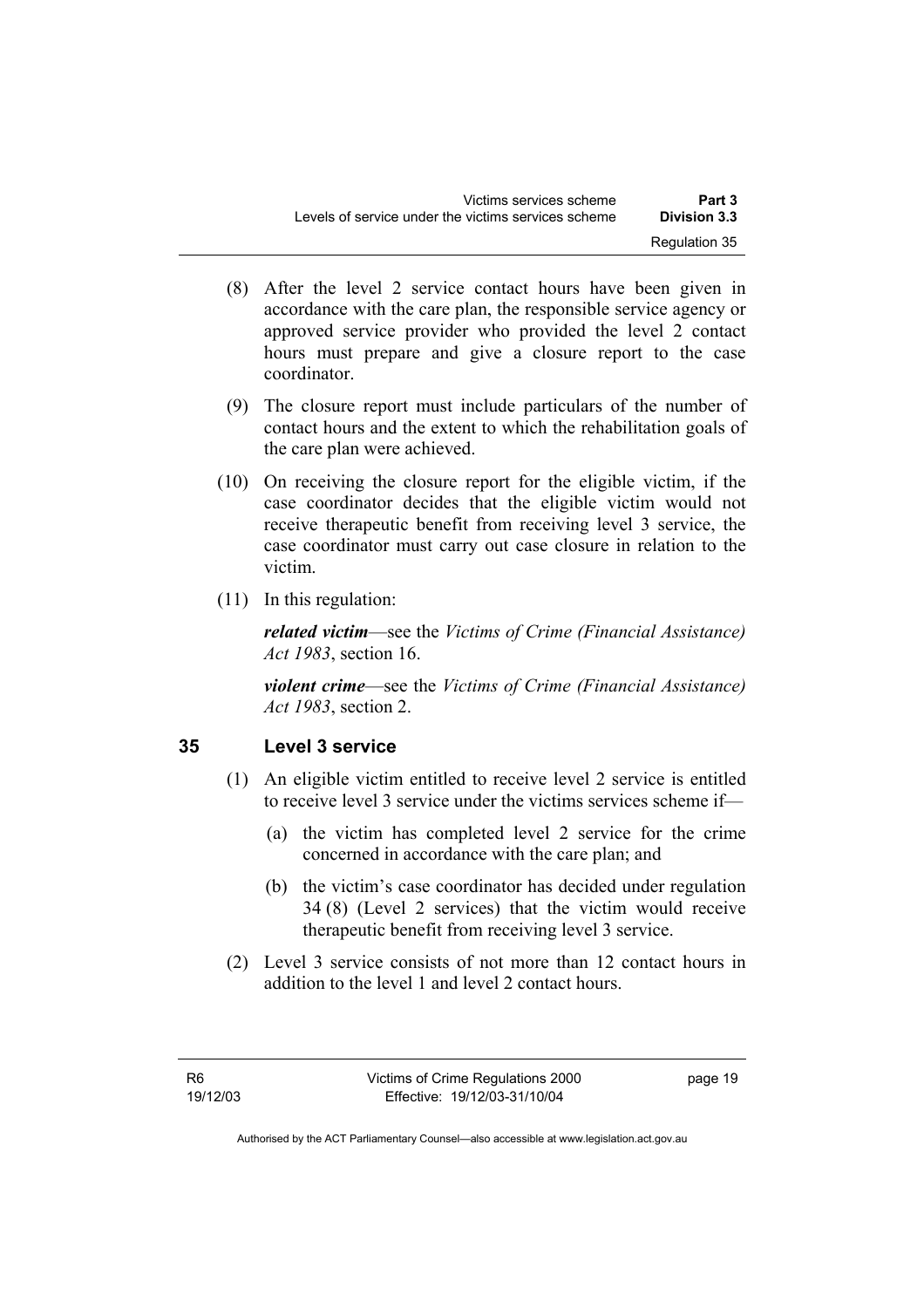- (3) The case coordinator must develop a revised care plan for level 3 service contact hours in consultation with the eligible victim.
- (4) The revised care plan must state—
	- (a) the rehabilitation goals for the eligible victim; and
	- (b) the number of contact hours and particular services to be provided to the victim for achieving the goals.
- (5) After the level 3 service contact hours have been given in accordance with the revised care plan, the responsible service agency, or the approved service provider who provided the level 3 service contact hours, must prepare and give a closure report to the case coordinator.
- (6) The closure report must include particulars of the number of contact hours and the extent to which the rehabilitation goals of the revised care plan were achieved.
- (7) Subject to regulation 36, on receiving the closure report for the eligible victim, the case coordinator must carry out case closure in relation to the victim.

## **36 Exceptional cases**

- (1) This regulation applies if the case coordinator for an eligible victim makes a written recommendation to the manager of the responsible service agency that—
	- (a) on information available to the case coordinator, further contact hours in addition to level 3 service contact hours would give substantial therapeutic benefit to the victim; and
	- (b) the further contact hours cannot be provided under a scheme or program other than the victims services scheme.
- (2) The manager of the responsible service agency may refer the recommendation to the chief executive.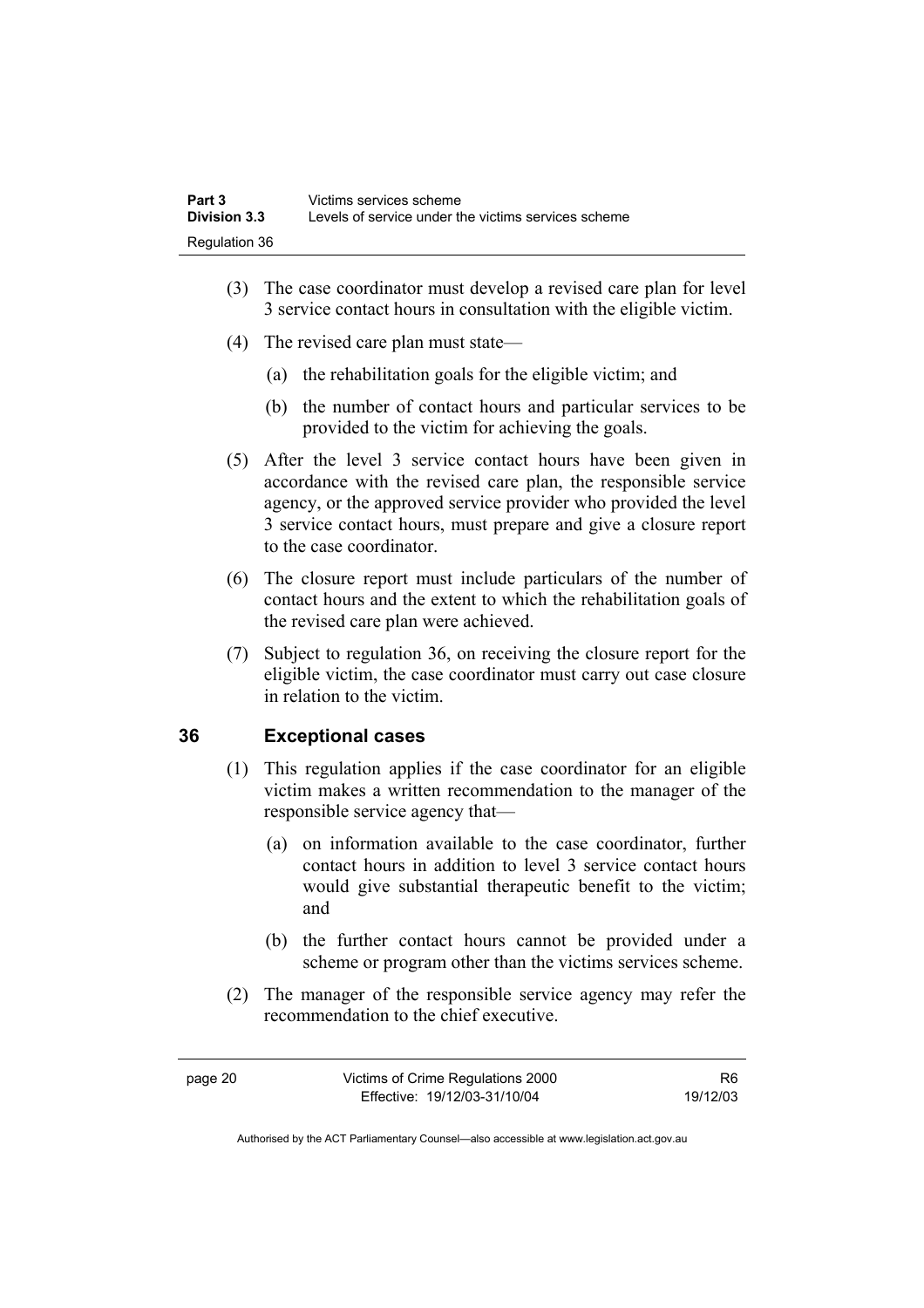- (3) If the responsible service agency refers the recommendation to the chief executive, the chief executive must consider it and, by written notice, tell the responsible service agency whether or not the recommendation, or a variation of it, is to be carried out.
- (4) If the chief executive tells the responsible service agency that the recommendation or a variation of it is to be carried out, the responsible service agency must arrange for the provision of the further contact hours in accordance with the notice.
- (5) After the further contact hours have been given, the responsible service agency, or the approved service provider who provided the service, must prepare and give a closure report to the case coordinator.
- (6) The closure report must include particulars of the number of contact hours and the extent to which the rehabilitation goals of the revised care plan were achieved.
- (7) On receiving the closure report for the victim, the case coordinator must carry out case closure in relation to the victim.

## **37 How contact hours are provided**

- (1) Contact hours for an eligible victim who lives in the ACT must be provided by the responsible service agency or an approved service provider.
- (2) Contact hours for an eligible victim who lives outside the ACT may, with the written approval of the responsible service agency, be provided by a person that is not an approved service provider.
- (3) Contact hours under level 2 or level 3 service are to be given to an eligible victim in a way that, as far as possible, gives the victim a choice of completing the contact hours with the responsible service agency or an approved service provider chosen by the victim.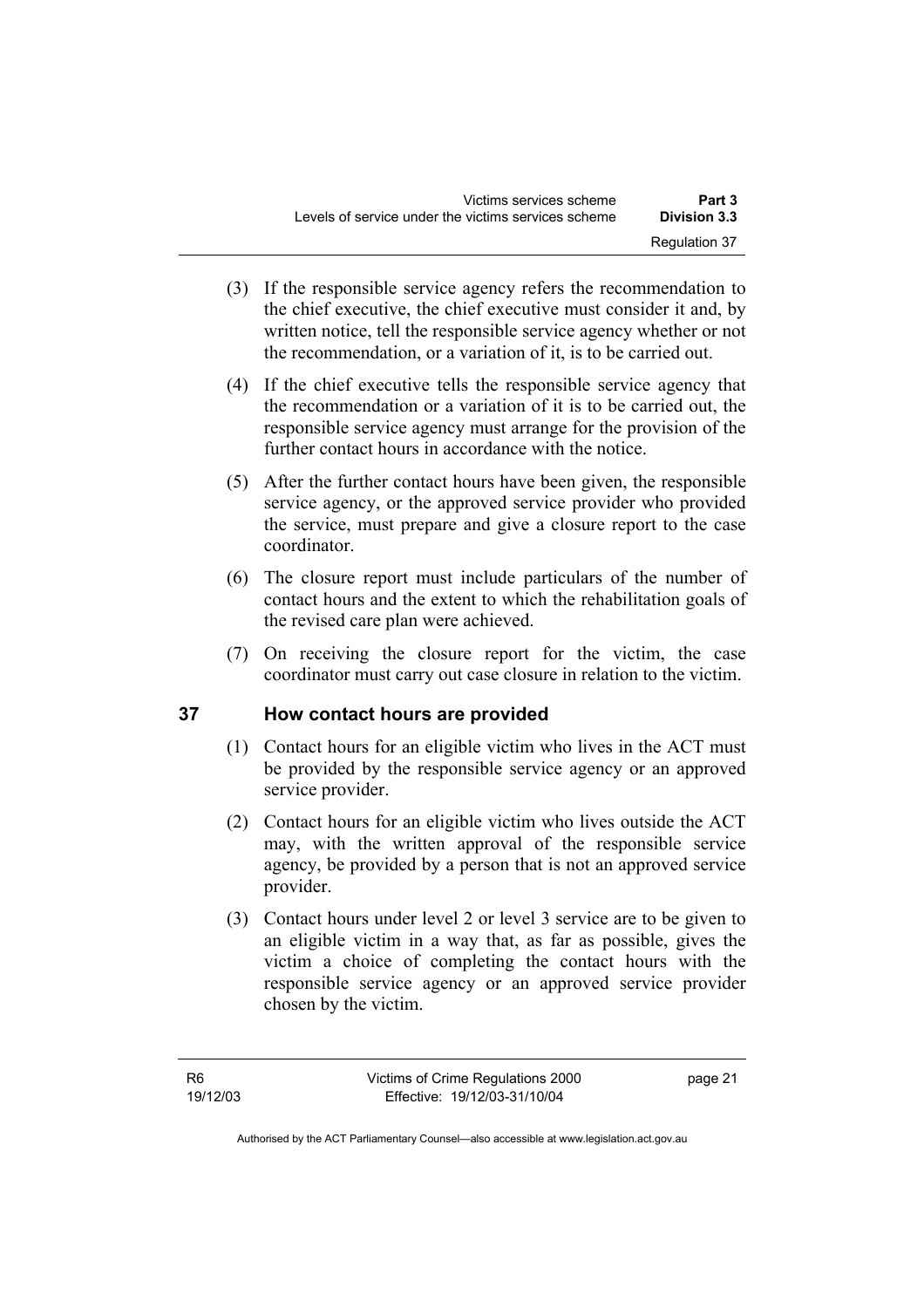**Part 3** Victims services scheme<br> **Division 3.4** Service providers Service providers Regulation 38

#### **38 Arbitration—care plans**

If, for an eligible victim who is entitled to receive level 2 or level 3 service, the case coordinator and approved service provider do not agree about the content of a care plan, the need for additional contact hours or both, the case coordinator must refer the issue in writing to an independent arbitrator nominated by the manager of the responsible service agency.

#### **39 Case closure**

Case closure for an eligible victim consists of the following procedure:

- (a) if the victim agrees—
	- (i) a discharge interview with the victim to measure the attainment of the victim's rehabilitation goals; and
	- (ii) the completion, by or on behalf of the victim, of a survey to evaluate the services received by the victim;
- (b) the completion by the victim's case coordinator of an evaluation of, and report about, the services provided to the victim.

# **Division 3.4 Service providers**

## **40 Approved service providers**

- (1) The board may approve service providers for these regulations.
- (2) The board must keep an up-to-date list of approved service providers.
- (3) The board may issue guidelines for using service providers that are not approved.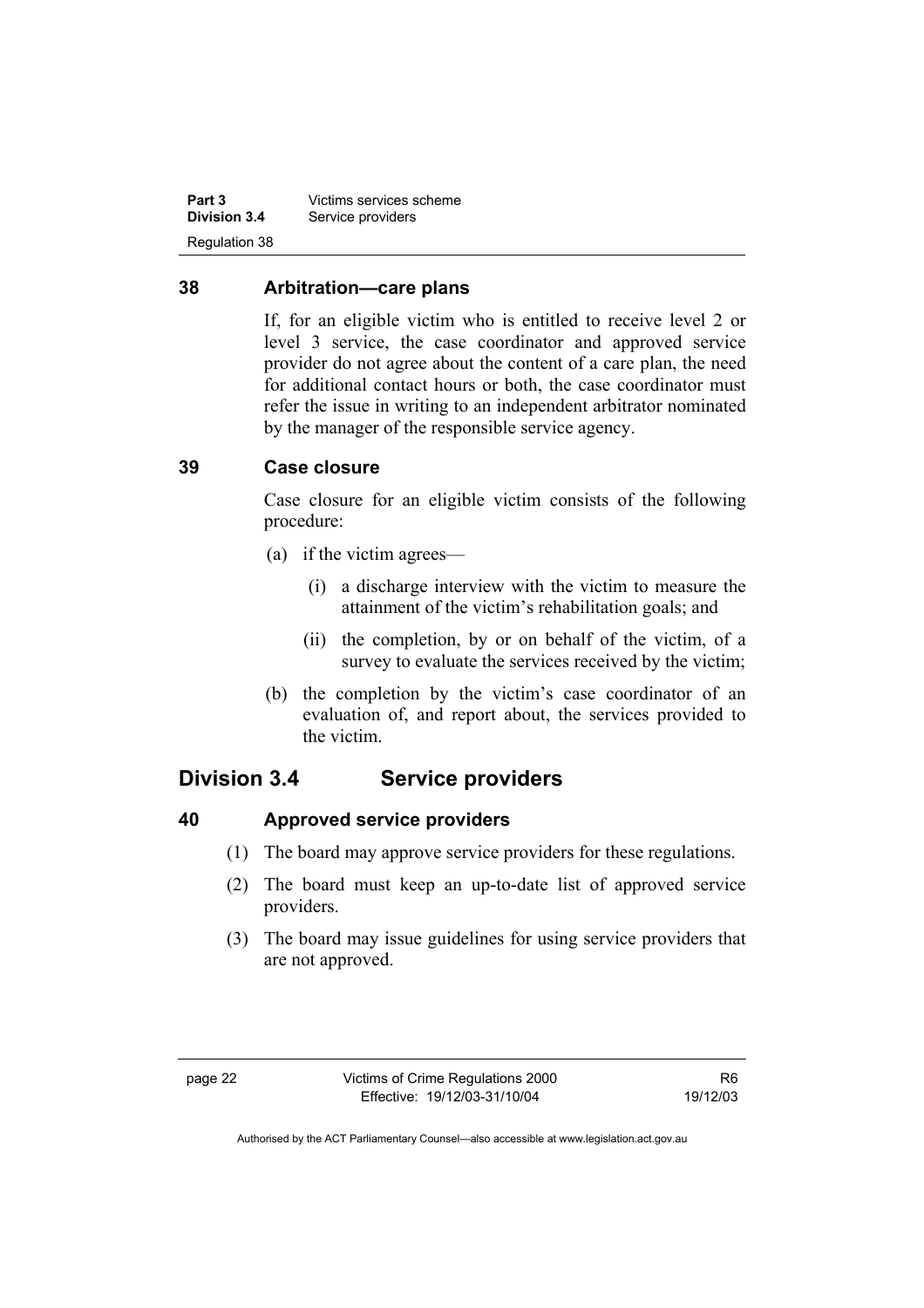#### **41 Criteria for approval**

The board may approve a person as a service provider only if satisfied that—

- (a) the person—
	- (i) is trained in the provision of services to victims; and
	- (ii) has experience or knowledge of working in a multidisciplinary team environment; and
	- (iii) holds an appropriate policy of indemnity insurance; and
- (b) if the service to be provided is a health professions service—the person is an appropriately qualified health professional; and
- (c) the person has not been convicted of a serious crime; and
- (d) the person meets the guidelines made under regulation 17 (Guidelines) for approval as a service provider for the victims services scheme; and
- (e) the person is capable of satisfying the requirements of these regulations; and
- (f) the person will—
	- (i) undertake continuing education in the provision of services to victims; and
	- (ii) conduct an assessment and evaluation of the services it provides and ensure its services are subject to independent review; and
	- (iii) deal with eligible victims in a way that gives proper regard to their dignity, worth, independence, cultural diversity and human rights; and

page 23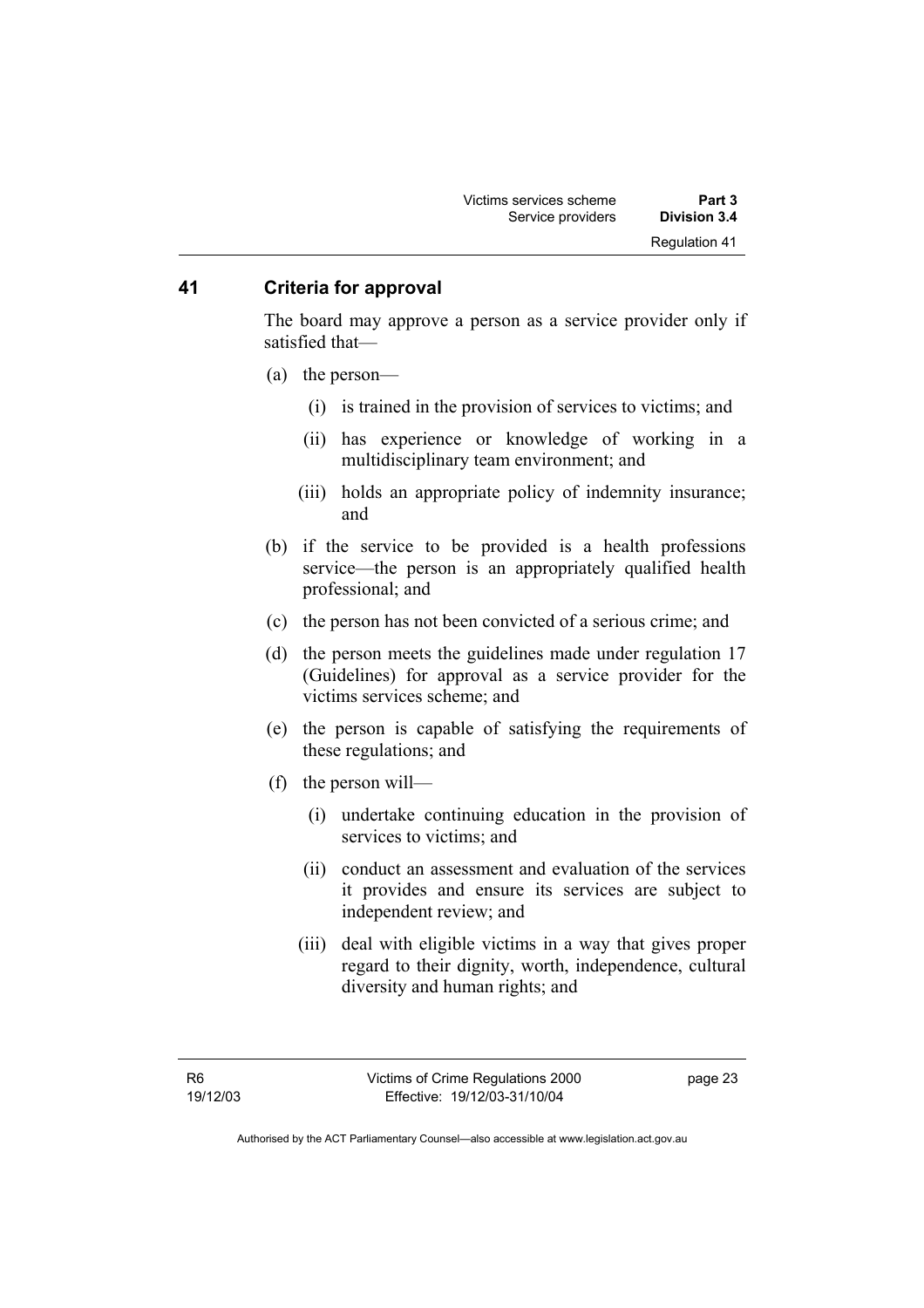- (iv) provide services of appropriate quality with respect to safety, risk, health and community care outcomes and the interests of eligible victims; and
- (v) provide services that are consistent with best practice for the particular kind of service; and
- (vi) establish codes of conduct for people engaged or employed by it to promote the highest ethical and professional standards; and
- (vii) ensure premises used by people engaged or employed by it are secure, give eligible victims privacy and comply with occupational health and safety requirements; and
- (viii) take steps to ensure that people engaged or employed by it are familiar with the *Community and Health Services Complaints Act 1993*; and
- (g) the person will not use contact hours for the preparation of reports for use in proceedings.

## **42 Suspension of approval**

- (1) The board may suspend the approval of a service provider if—
	- (a) the board is no longer satisfied, based on reasonable grounds, of the matters mentioned in regulation 41; or
	- (b) the service provider is a suspect in the commission of an indictable offence; or
	- (c) the service provider has been the subject of a complaint to the commissioner and the complaint has not been decided or is upheld.
- (2) In this regulation:

*commissioner* means the commissioner for health complaints.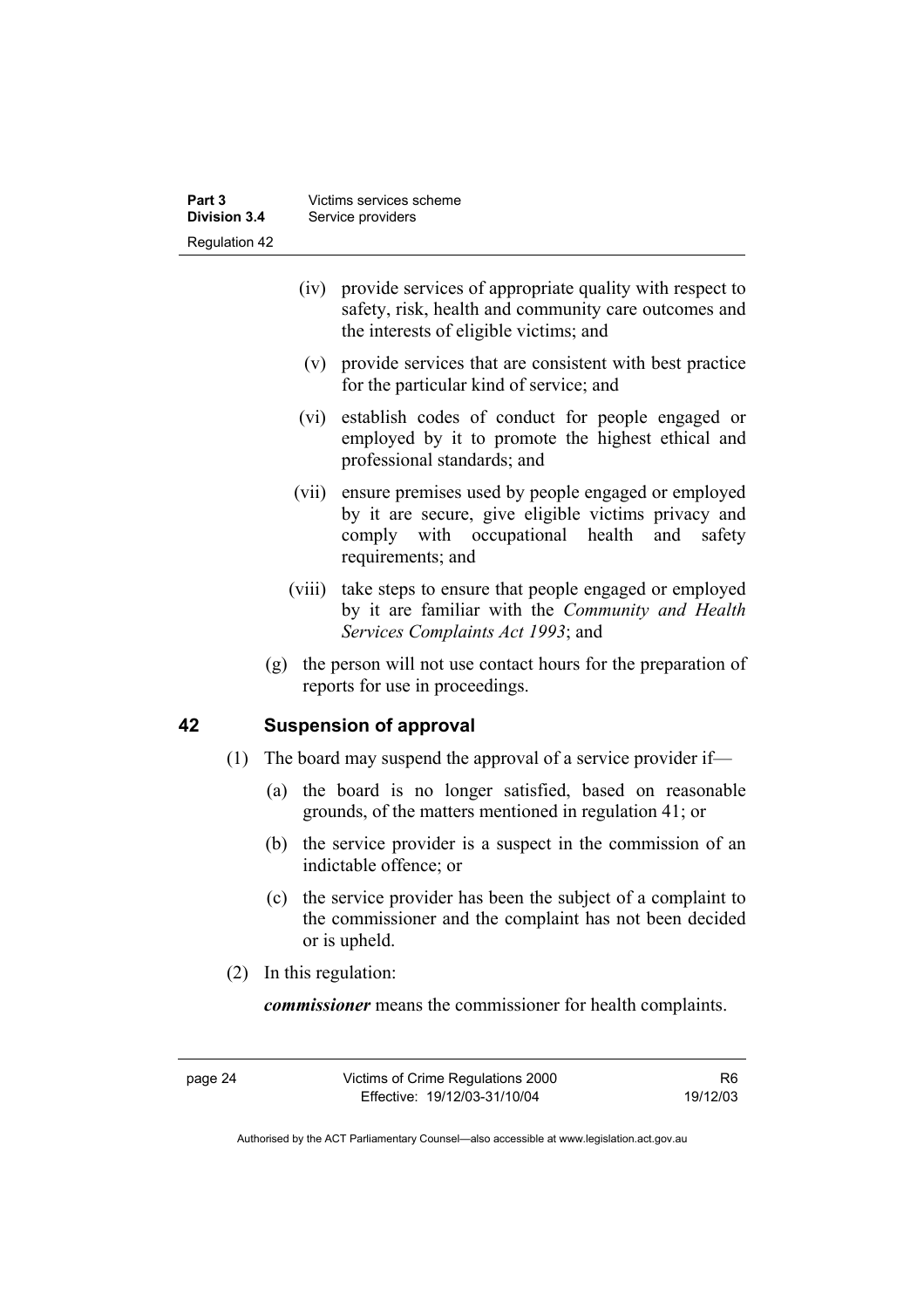| Victims services scheme | Part 3        |
|-------------------------|---------------|
| General                 | Division 3.5  |
|                         | Regulation 43 |

## **43 Cancellation of approval**

The board must cancel the approval of an approved service provider if—

- (a) on at least 3 occasions, a ground existed on which the board would have been entitled to suspend the approval of the provider; or
- (b) if the ground for suspension of the approval of the provider is a state of affairs—the state of affairs has existed for 3 months or longer; or
- (c) the approved service provider has been convicted or found guilty of an indictable offence; or
- (d) for an approved service provider who provides a health professions service—the provider has ceased to be registered as a health professional.

## **Division 3.5 General**

#### **44 Volunteer program**

An eligible victim may use a volunteer program.

#### **45 Special financial assistance—statements**

If a primary victim asks the responsible service agency for a statement and certificate under the *Victims of Crime (Financial Assistance) Act 1983*, section 27, the manager of the responsible service agency must provide the statement and certificate.

#### **46 Notice of decisions**

- (1) This regulation applies to a decision of the board—
	- (a) to refuse to approve a service provider under regulation 40 (Approved service providers); or

page 25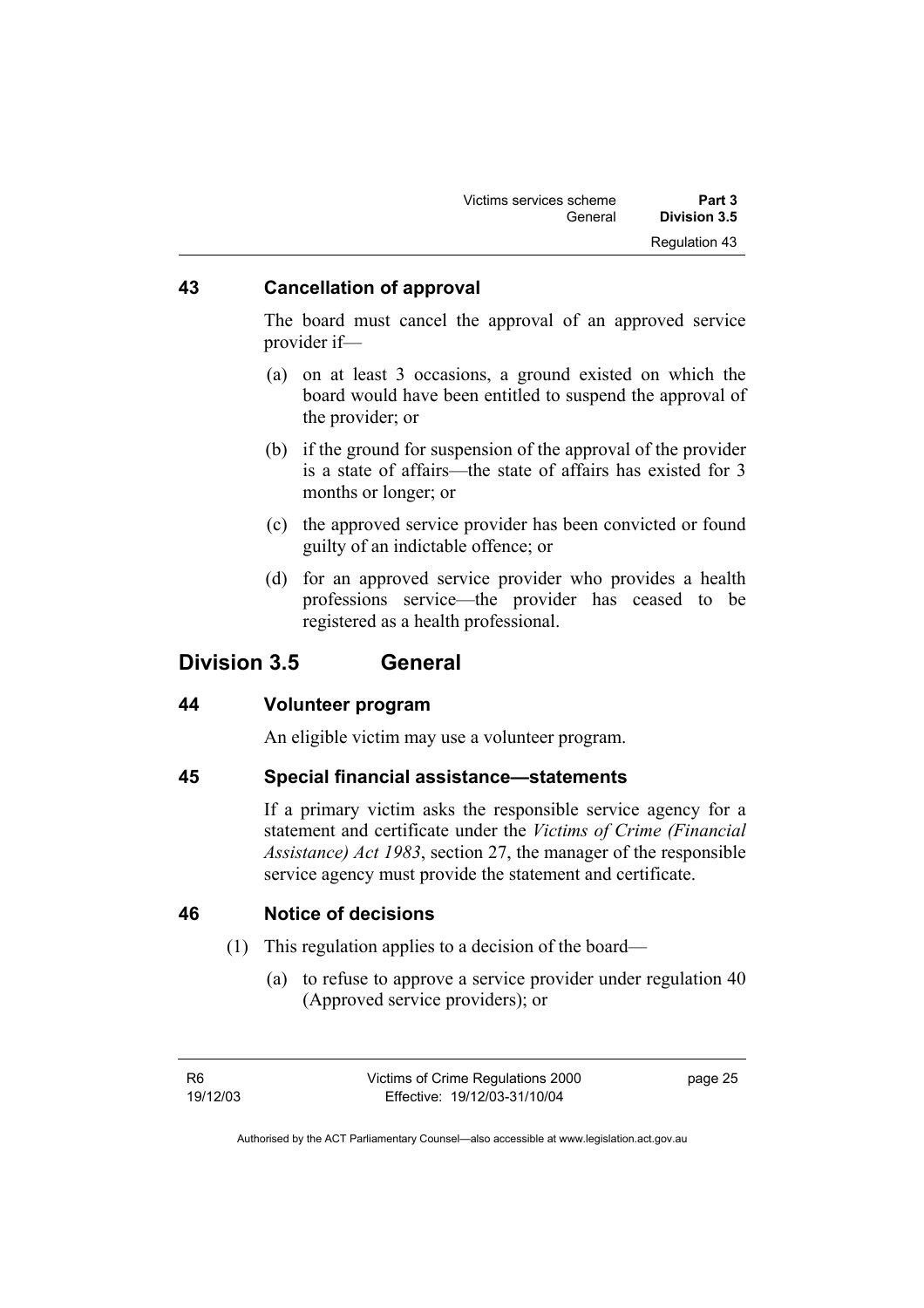| Part 3        | Victims services scheme |
|---------------|-------------------------|
| Division 3.5  | General                 |
| Regulation 47 |                         |

- (b) to suspend an approved service provider under regulation 42 (Suspension of approval); or
- (c) to cancel the approval of a service provider under regulation 43 (Cancellation of approval).
- (2) The board must give written notice of a decision to which this regulation applies to the person affected by the decision.
- (3) The notice must be in accordance with the requirements of the code of practice in force under the *Administrative Appeals Tribunal Act 1989*, section 25B (1).

## **47 Review of decisions**

Application may be made to the administrative appeals tribunal for a review of a decision of the board mentioned in regulation 46 (1).

page 26 Victims of Crime Regulations 2000 Effective: 19/12/03-31/10/04

R6 19/12/03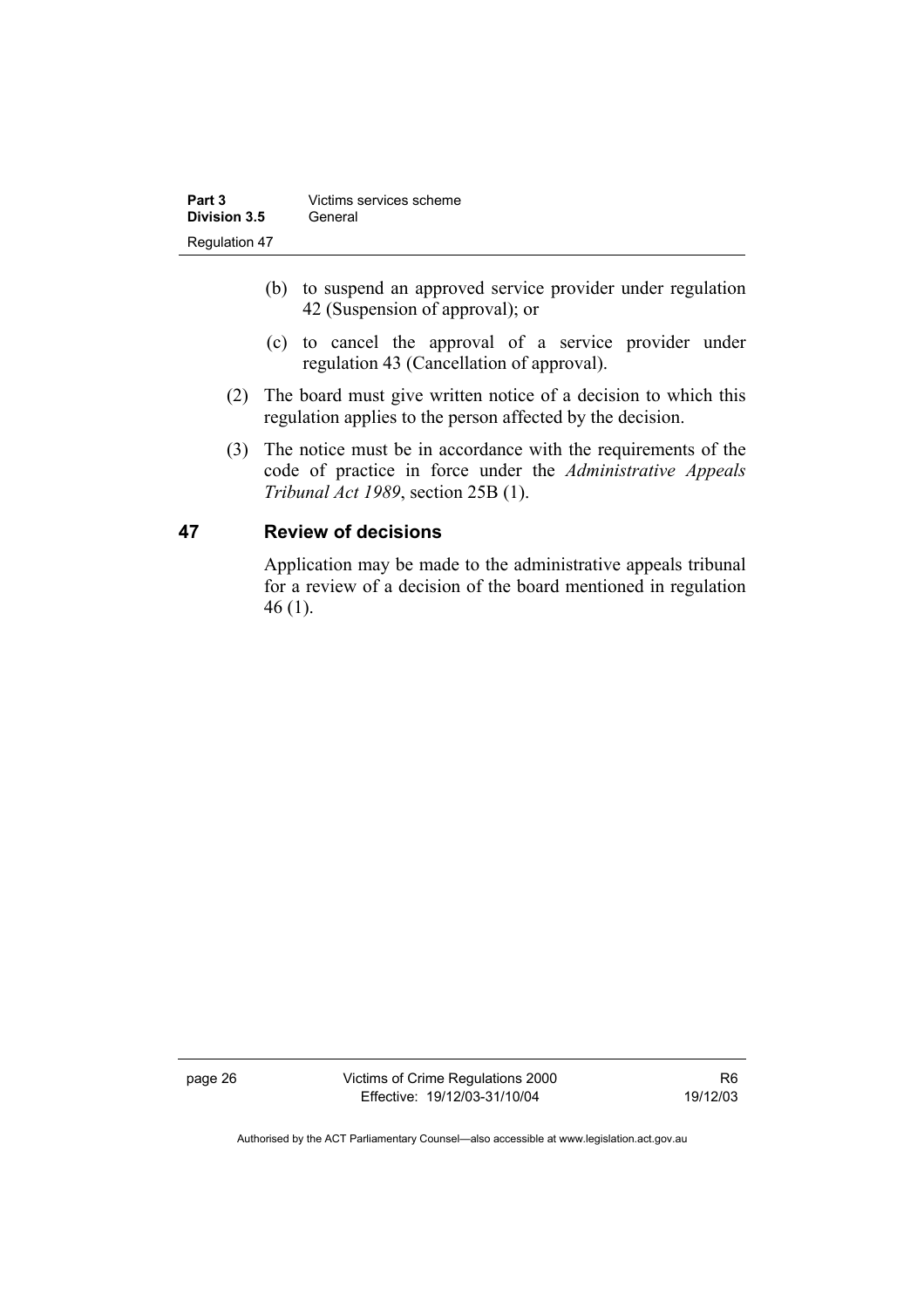# **Part 4 Miscellaneous**

#### **48 Guidelines—volunteers**

The board may make guidelines about the following:

- (a) fixing minimum standards of qualifications or experience for people who volunteer to provide practical assistance and support to victims;
- (b) the experience or knowledge required by a volunteer;
- (c) the undertaking by a volunteer of continuing education in the provision of services to victims;
- (d) the undertaking by a volunteer of training courses about dealing with people from a diversity of ethnic and cultural backgrounds;
- (e) the use of people who have committed a serious crime as volunteers;
- (f) the supervision of volunteers and the conducting of assessments and evaluations of the services provided by volunteers;
- (g) the occupational health and safety of volunteers;
- (h) indemnity insurance for the acts or omissions of volunteers;
- (i) the debriefing of volunteers;
- (j) other matters necessary or convenient to be decided with respect to volunteers.
- *Note* Under the *Occupational Health and Safety Act 1989*, s 6, the Minister administering that Act can declare people included in specified classes of people to be taken to be employed by the person to whom their services are voluntary given. The effect of

| R6       | Victims of Crime Regulations 2000 | page 27 |
|----------|-----------------------------------|---------|
| 19/12/03 | Effective: 19/12/03-31/10/04      |         |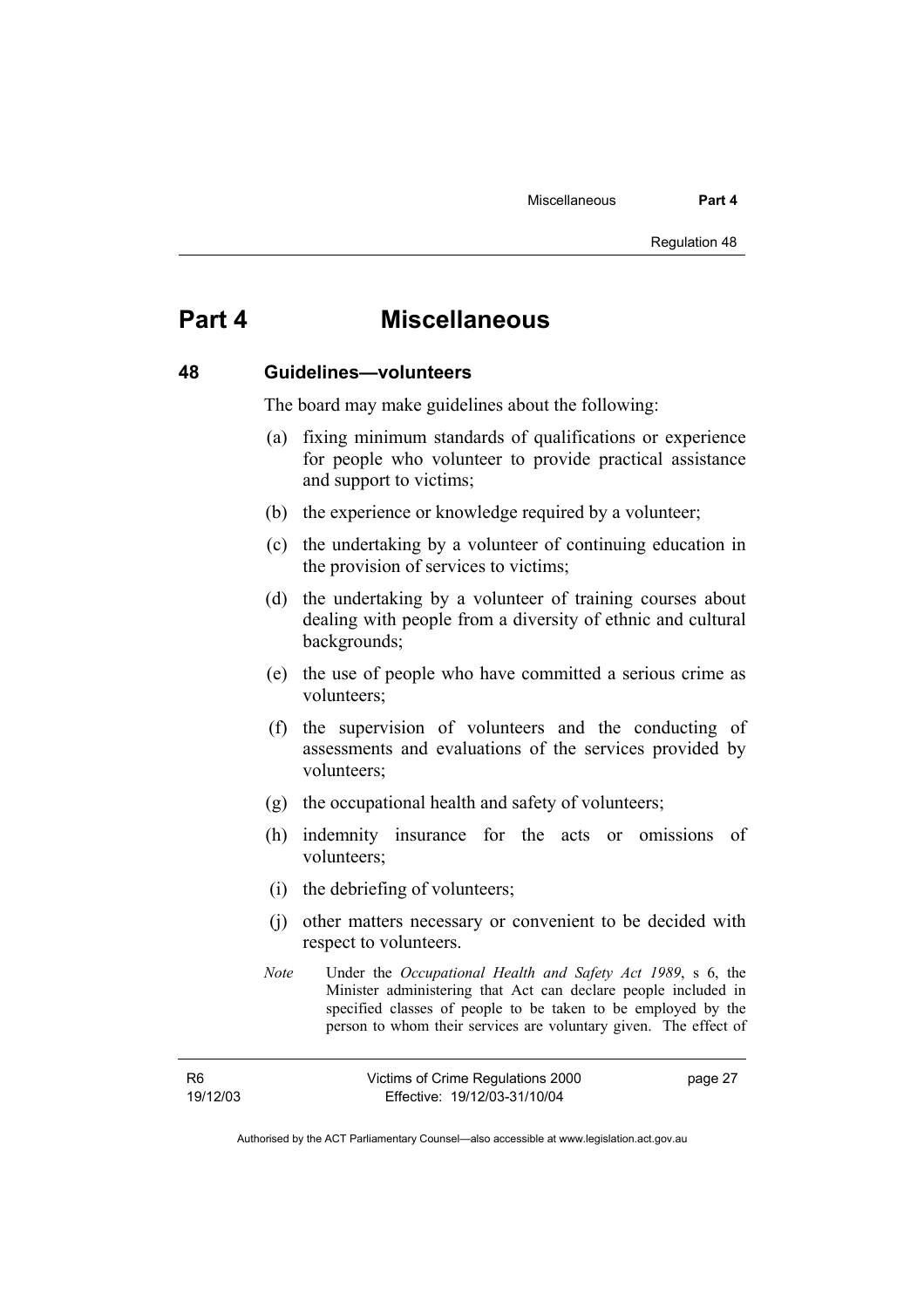#### **Part 4 Miscellaneous**

Regulation 49

the declaration is that an employer who must take all reasonably practicable steps to protect the health, safety and welfare of the employer's employees must give the same protection to a volunteer.

#### **49 Annual reporting authority**

For the Act, section 19 (2) (f), the chief executive is the annual reporting authority for the victims services scheme.

#### **50 Determination of fees for services provided by approved service providers**

- (1) The Minister may, in writing, determine the fees that are payable for services provided to an eligible victim under these regulations by an approved service provider.
- (2) A determination is a disallowable instrument.
	- *Note* A disallowable instrument must be notified, and presented to the Legislative Assembly, under the *Legislation Act 2001*.

#### **51 Approved forms**

 (1) The Minister may, in writing, approve forms for these regulations.

*Note* For other provisions about forms, see Legislation Act, s 255.

- (2) If the Minister approves a form for a particular purpose, the approved form must be used for that purpose.
- (3) An approved form is a notifiable instrument.
	- Note A notifiable instrument must be notified under the Legislation Act 2001.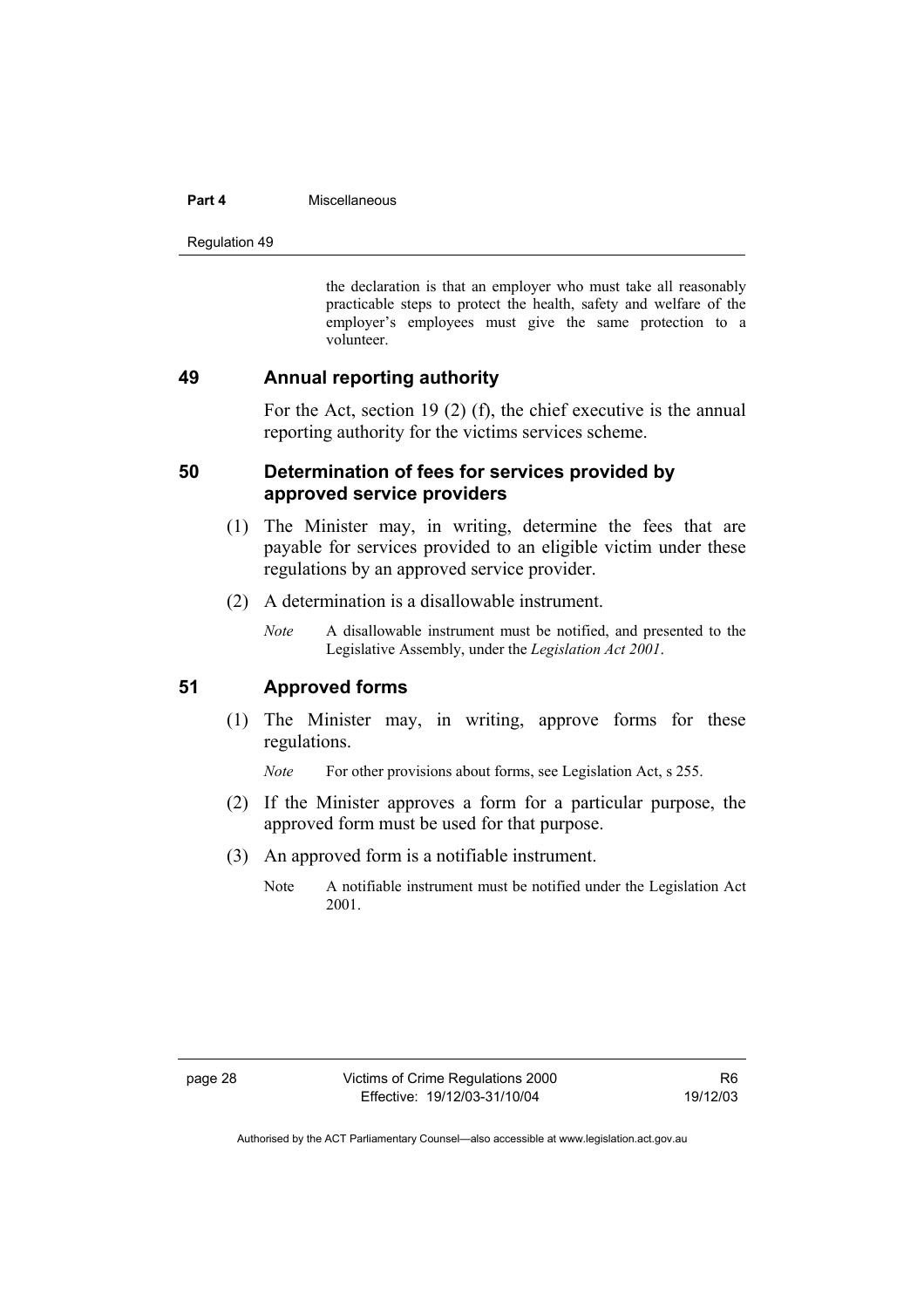# **Dictionary**

(see reg 3)

- *Note 1* The Legislation Act contains definitions and other provisions relevant to this Act.
- *Note 2* In particular, the Legislation Act, dict, pt 1, defines the following terms:
	- administrative appeals tribunal
	- chief executive
	- chief police officer
	- commissioner for health complaints
	- dentist
	- disallowable instrument
	- doctor
	- DPP
	- entity
	- found guilty
	- lawyer
	- Magistrates Court
	- Minister
	- Supreme Court.
- *Note* 3 Words and expressions used in these regulations have the same meaning that they have in the *Victims of Crime Act 1994* (see Legislation Act, s 148). In particular, the following terms are defined in the *Victims of Crime Act 1994*, dict:
	- harm
	- victim.

*affected person*, in relation to a reviewable decision—see regulation 25 (1) (Notice to be given of eligibility decisions).

*AFP member*—see regulation 8 (1) (a) (ii) (Appointed members of board).

page 29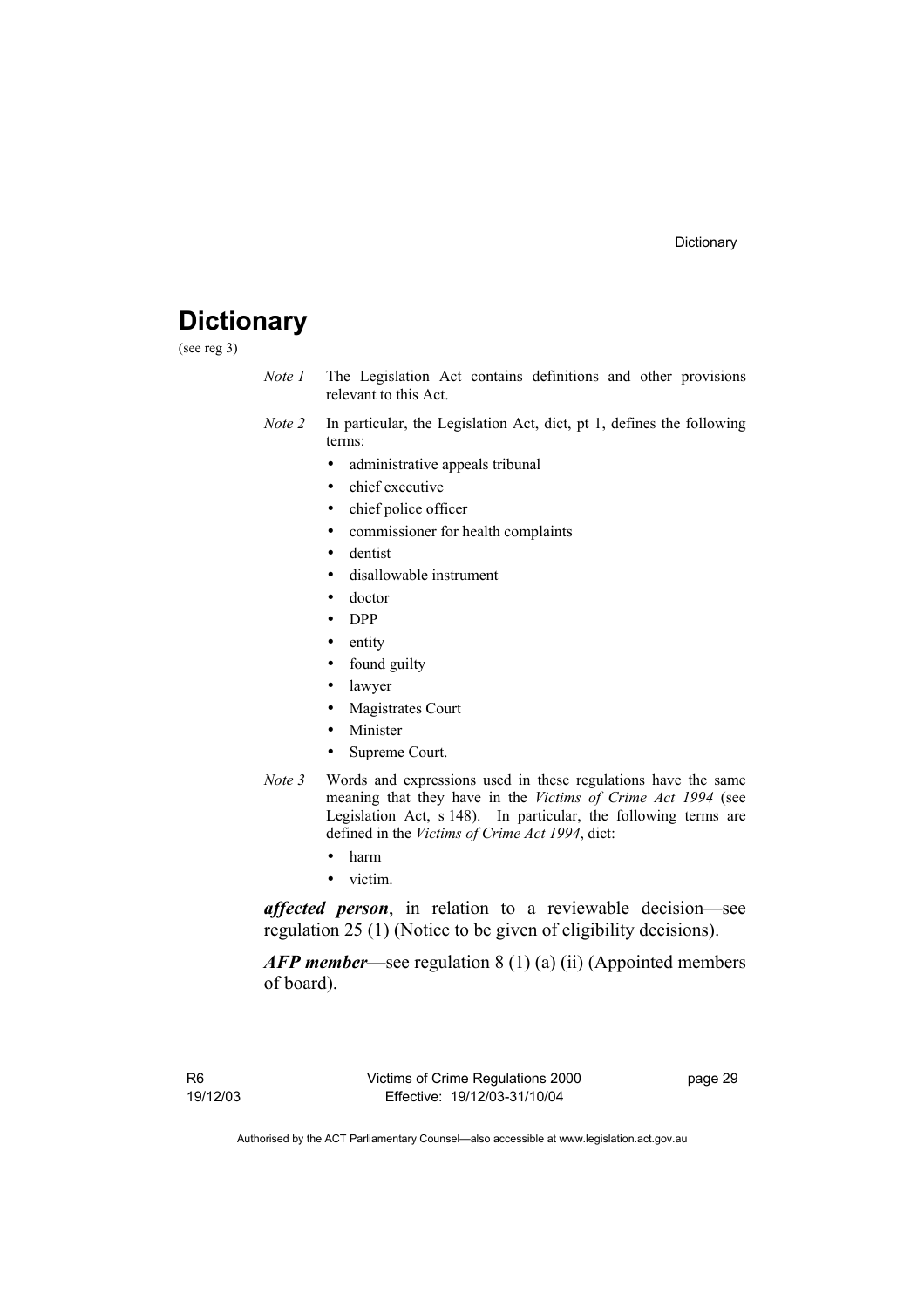*appointed member*, of the board, means a member of the board other than the coordinator.

*approved service provider* means a person approved as a service provider under regulation 40 (Approved service providers).

*board* means the Victims Assistance Board.

*chairperson* means the chairperson of the board.

*committee* means the Eligibility Review Committee.

*community support member*—see regulation 8 (1) (a) (v) (Appointed members of board).

*courts member*—see regulation 8 (1) (a) (iii) (Appointed members of board).

*deputy chairperson* means the deputy chairperson of the board.

*DPP member—see regulation* 8 (1) (a) (i) (Appointed members of board).

*eligible victim*—see regulation 24 (2) (Eligible victims under the victims services scheme).

*health professional* means a person registered under a health professions Act.

*health professions Act* means—

- (a) for psychiatry—the *Medical Practitioners Act 1930*; or
- (b) for psychology—the *Psychologists Act 1994*; or
- (c) for podiatry—the *Podiatrists Act 1994*; or
- (d) for nursing—the *Nurses Act 1988*; or
- (e) for optometry—the *Optometrists Act 1956*; or
- (f) for physiotherapy—the *Physiotherapists Act 1977*; or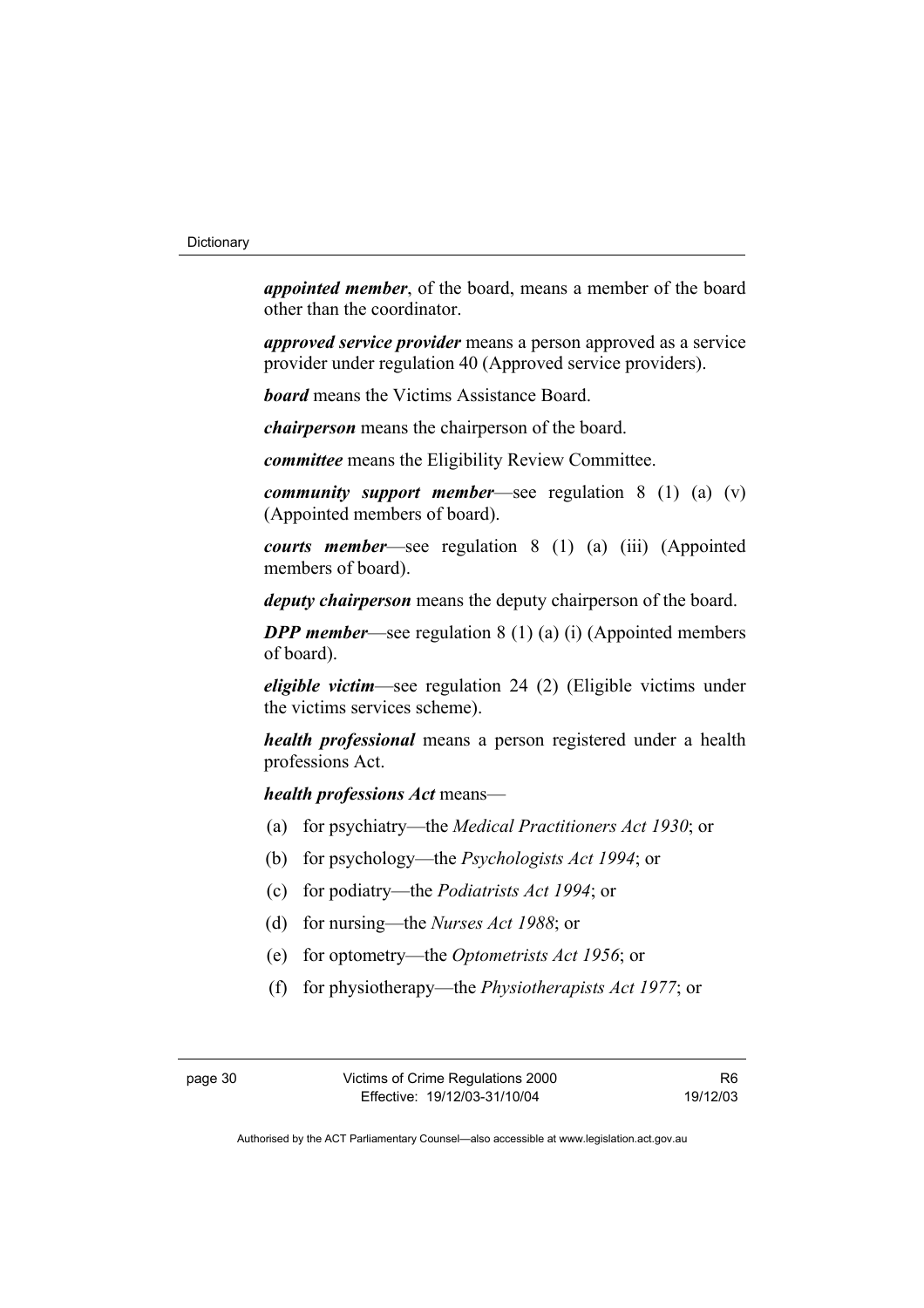(g) for chiropractic or osteopathy—the *Chiropractors and Osteopaths Act 1983*.

*health professions member*—see regulation 8 (1) (e) (Appointed members of board.

*health professions service* means psychiatry, psychology, podiatry, nursing, optometry, physiotherapy, chiropractic or osteopathy.

*independent arbitrator* means a person approved under regulation 18 (Independent arbitrators).

*indigenous member*—see regulation 8 (1) (b) (Appointed members of board).

*internal reviewer*—see regulation 26 (2) (Who may apply for internal review of decisions).

*justice member*—see regulation 8 (1) (a) (iv) (Appointed members of board).

*legal profession member*—see regulation 8 (1) (d) (Appointed members of board)

*manager*, of the responsible service agency, means the person in charge of the agency.

*member* means a member of the board.

*migrant member*—see regulation 8 (1) (c) (Appointed members of board).

*primary victim*—see the *Victims of Crime (Financial Assistance) Act 1983*, section 9.

*psychiatrist* means a doctor who holds postgraduate qualifications in psychiatry.

*psychiatrist/psychologist member*—see regulation 8 (1) (g) (Appointed members of board).

R6 19/12/03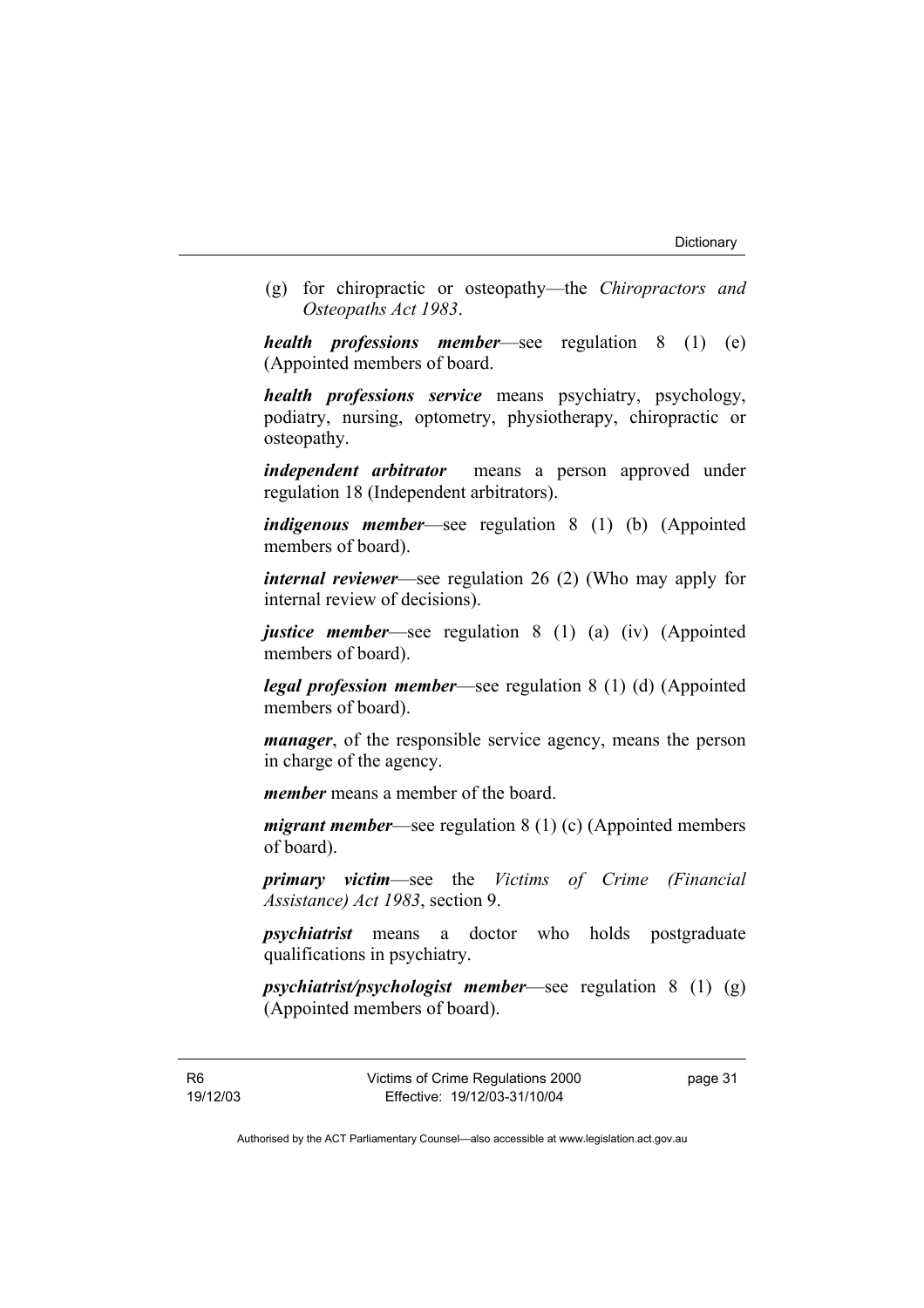*psychologist* means a person registered under the *Psychologists Act 1994*.

*responsible service agency* means the entity nominated under regulation 21 (Responsible service agency).

*reviewable decision*—see regulation 25 (1) (Notice to be given of eligibility decisions).

*serious crime*—see the *Victims of Crime (Financial Assistance) Act 1983*, section 2.

*suspect* means—

- (a) a person whom a police officer suspects on reasonable grounds has committed an offence; or
- (b) a person charged with an offence; or
- (c) a person who has been summonsed to appear before a court in relation to the commission of an offence; or
- (d) a person who has entered into a voluntary agreement to attend court for an offence.

*victims groups member*—see regulation 8 (1) (f) (Appointed members of board).

*victims services scheme* means the victims services scheme established under regulation 19 (Victims services scheme).

*youth policy and services member*—see regulation 8 (1) (a) (vi) (Appointed members of board).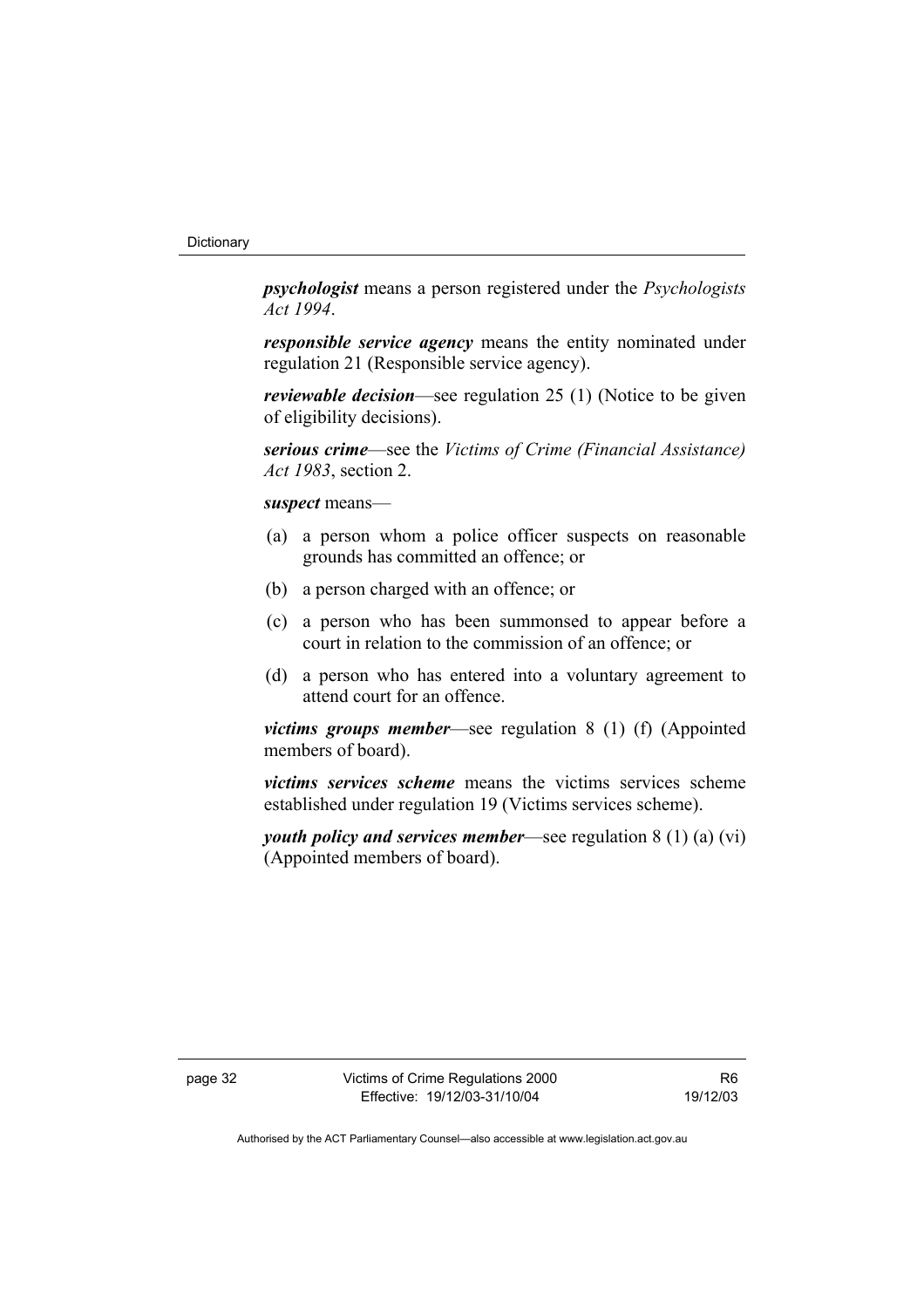## **Endnotes**

#### **1 About the endnotes**

Amending and modifying laws are annotated in the legislation history and the amendment history. Current modifications are not included in the republished law but are set out in the endnotes.

Not all editorial amendments made under the *Legislation Act 2001*, part 11.3 are annotated in the amendment history. Full details of any amendments can be obtained from the Parliamentary Counsel's Office.

Uncommenced amending laws and expiries are listed in the legislation history and the amendment history. These details are underlined. Uncommenced provisions and amendments are not included in the republished law but are set out in the last endnote.

If all the provisions of the law have been renumbered, a table of renumbered provisions gives details of previous and current numbering.

The endnotes also include a table of earlier republications.

If the republished law includes penalties, current information about penalty unit values appears on the republication inside front cover.

#### **2 Abbreviation key**

| $am = amended$                             | $ord = ordinance$                         |
|--------------------------------------------|-------------------------------------------|
| $amdt = amendment$                         | orig = original                           |
| $ch = chapter$                             | $p = page$                                |
| $cl = clause$                              | par = paragraph                           |
| $def = definition$                         | pres = present                            |
| $dict = dictionary$                        | prev = previous                           |
| disallowed = disallowed by the Legislative | $(\text{prev})$ = previously              |
| Assembly                                   | $prov = provision$                        |
| $div = division$                           | $pt = part$                               |
| $exp = expires/expired$                    | $r = rule/subrule$                        |
| Gaz = Gazette                              | $reg = regulation/subregulation$          |
| $hdg =$ heading                            | $remum = remumbered$                      |
| IA = Interpretation Act 1967               | $reloc = relocated$                       |
| ins = inserted/added                       | $R[X]$ = Republication No                 |
| $LA =$ Legislation Act 2001                | $RI =$ reissue                            |
| $LR =$ legislation register                | s = section/subsection                    |
| LRA = Legislation (Republication) Act 1996 | $sch = schedule$                          |
| $mod = modified / modified$                | $sdiv = subdivision$                      |
| $No = number$                              | $sub =$ substituted                       |
| $num = numbered$                           | SL = Subordinate Law                      |
| $o = order$                                | underlining = whole or part not commenced |
| om = omitted/repealed                      | or to be expired                          |

#### R6 19/12/03

Victims of Crime Regulations 2000 Effective: 19/12/03-31/10/04

page 33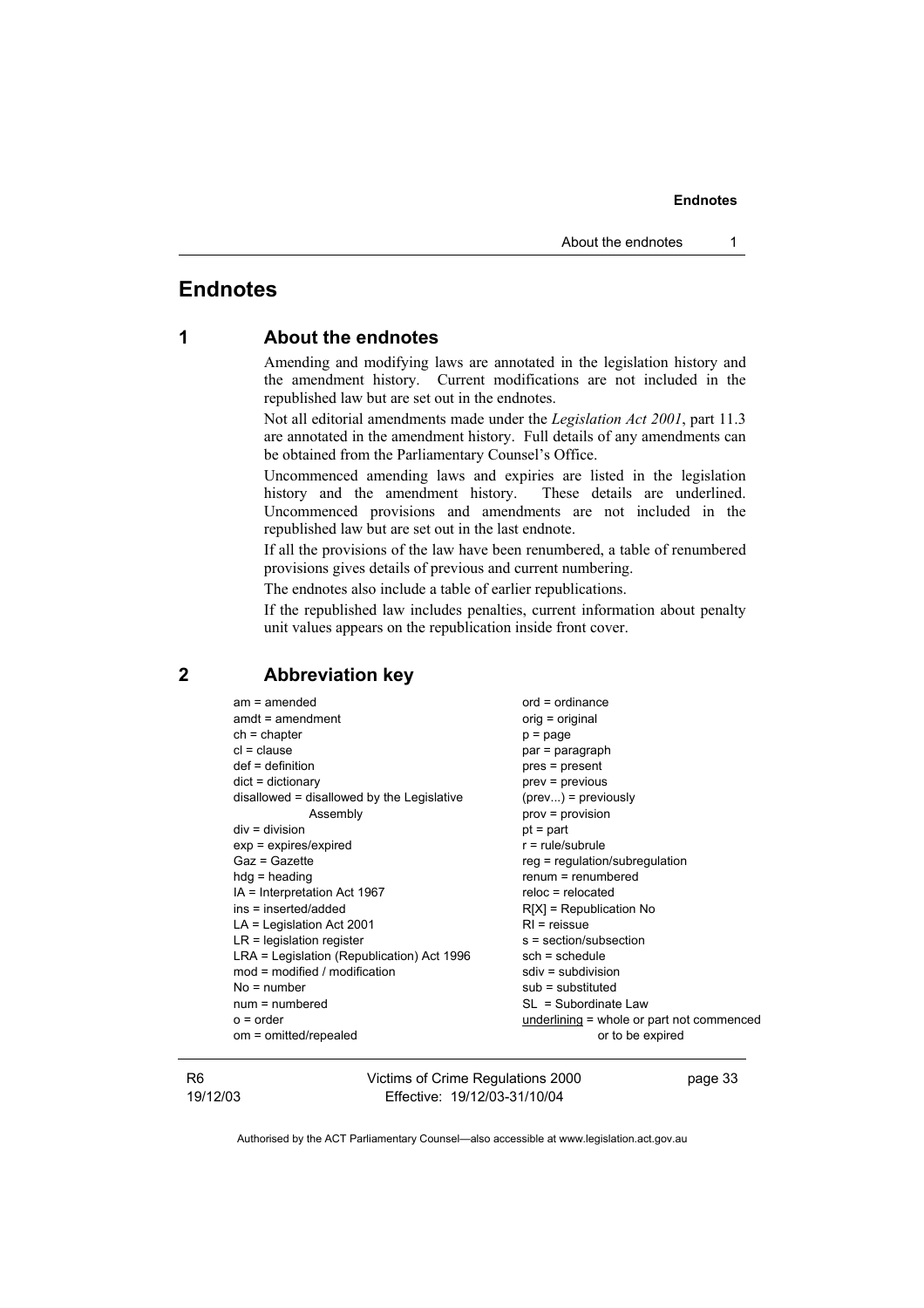| 3 | Legislation history |  |
|---|---------------------|--|
|---|---------------------|--|

# **3 Legislation history**

| Victims of Crime Regulations 2000 No 51<br>notified 14 December 2000 (Gaz 2000 No 50)<br>reg 1, reg 2 commenced 14 December 2000 (IA s 10B)<br>remainder commenced 1 January 2001 (reg 2)                                                    |
|----------------------------------------------------------------------------------------------------------------------------------------------------------------------------------------------------------------------------------------------|
| as amended by                                                                                                                                                                                                                                |
| Legislation (Consequential Amendments) Act 2001 No 44 pt 408<br>notified 26 July 2001 (Gaz 2001 No 30)<br>s 1, s 2 commenced 26 July 2001 (IA s 10B)<br>pt 408 commenced 12 September 2001 (s 2 and see Gaz 2001<br>No S65)                  |
| Statute Law Amendment Act 2001 (No 2) 2001 No 56 pt 3.53<br>notified 5 September 2001 (Gaz 2001 No S65)<br>pt 3.53 commenced 5 September 2001 (s 2 (1))                                                                                      |
| <b>Health and Community Care Services (Repeal and Consequential</b><br>Amendments) Act 2002 No 47 pt 1.4<br>notified LR 20 December 2002<br>s 1, s 2 commenced 20 December 2002 (LA s 75 (1))<br>pt 1.4 commences 5pm 31 December 2002 (s 2) |
| Victims of Crime Amendment Regulations 2002 (No 1) SL2002-40<br>notified LR 20 December 2002<br>reg 1, reg 2 commenced 20 December 2002 (LA s 75 (1))<br>remainder commenced 21 December 2002 (reg 2)                                        |
| Statute Law Amendment Act 2003 A2003-41 sch 3 pt 3.22<br>notified LR 11 September 2003<br>s 1, s 2 commenced 11 September 2003 (LA s 75 (1))<br>sch 3 pt 3.22 commenced 9 October 2003 (s 2 (1))                                             |
| Statute Law Amendment Act 2003 (No 2) A2003-56 sch 3 pt 3.29<br>notified LR 5 December 2003<br>s 1, s 2 commenced 5 December 2003 (LA s 75 (1))<br>sch 3 pt 3.29 commenced 19 December 2003 (s 2)                                            |

page 34 Victims of Crime Regulations 2000 Effective: 19/12/03-31/10/04

R6 19/12/03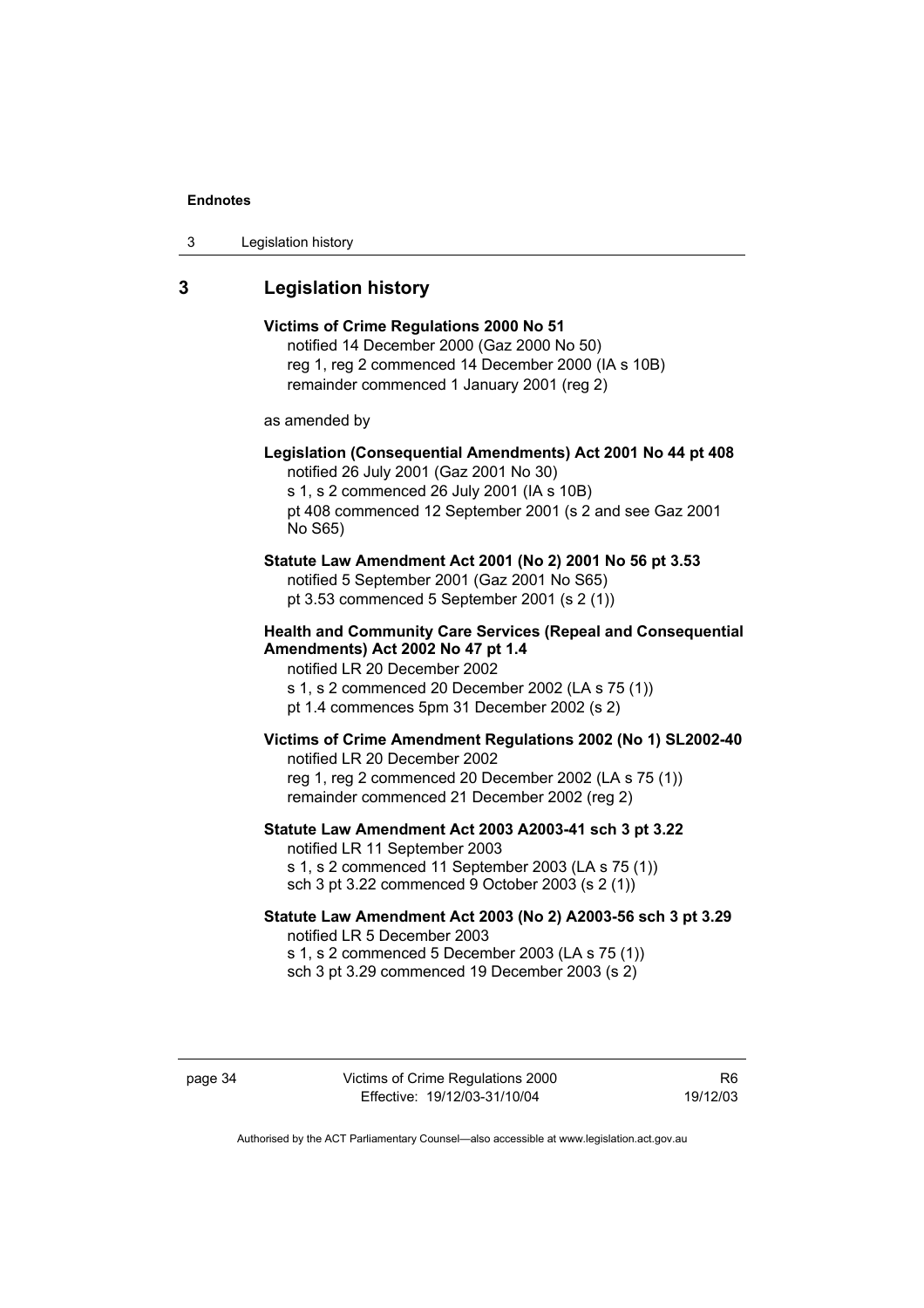# **4 Amendment history**

| Commencement<br>reg 2                       | om Act 2001 No 44 amdt 1.4234                                                                                            |         |
|---------------------------------------------|--------------------------------------------------------------------------------------------------------------------------|---------|
| <b>Dictionary</b><br>reg 3                  | am Act 2001 No 44 amdt 1.4235                                                                                            |         |
| <b>Notes</b><br>reg 4                       | am Act 2001 No 44 amdt 1.4236                                                                                            |         |
| <b>Functions</b><br>reg 6                   | am 2002 No 40 reg 4; pars renum R3 LA (see 2002 No<br>40 reg 5)                                                          |         |
| <b>Membership of board</b><br>reg 7         | am A2003-41 amdt 3.489                                                                                                   |         |
| Appointed members of board<br>reg 8         | am Act 2001 No 44 amdt 1.4237, amdt 1.4238; 2002 No<br>40 reg 6; A2003-41 amdt 3.490, amdt 3.491; A2003-56<br>amdt 3.279 |         |
| <b>Duration of appointment</b><br>reg 11    | am Act 2001 No 44 amdt 1.4238; 2002 No 40 reg 7;<br>A2003-41 amdt 3.492                                                  |         |
| reg 12                                      | Term of appointment to be included in instrument of appointment etc<br>om A2003-41 amdt 3.493                            |         |
| Responsible service agency<br>reg 21        | am Act 2002 No 47 amdt 1.33                                                                                              |         |
| reg 24                                      | Eligible victims under the victims services scheme<br>am A2003-41 amdt 3.494                                             |         |
| How contact hours are provided<br>reg 37    | am A2003-41 amdt 3.495                                                                                                   |         |
| <b>Cancellation of approval</b><br>reg 43   | am 2002 No 40 reg 8; pars renum R3 LA (see 2002 No<br>40 reg 9)                                                          |         |
| <b>Annual reporting authority</b><br>reg 49 | am 2002 No 40 reg 10                                                                                                     |         |
| providers                                   | Determination of fees for services provided by approved service                                                          |         |
| reg 50                                      | sub Act 2001 No 44 amdt 1.4239                                                                                           |         |
| <b>Approved forms</b><br>reg 51             | sub Act 2001 No 44 amdt 1.4239<br>am A2003-41 amdt 3.496                                                                 |         |
|                                             | Victims of Crime Regulations 2000                                                                                        | page 35 |

R6 19/12/03

Effective: 19/12/03-31/10/04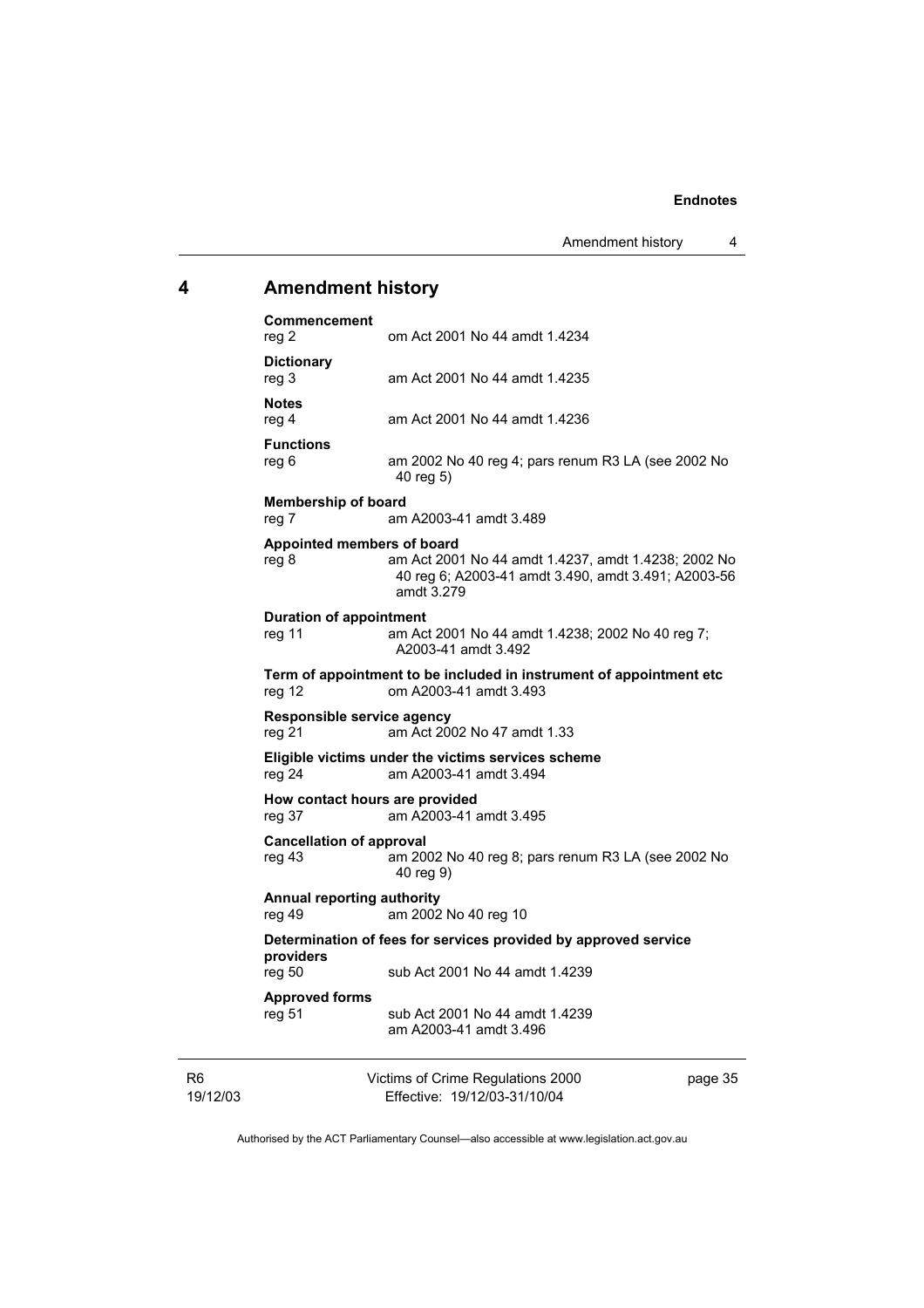5 Earlier republications

```
Transitional provisions 
pt 5 hdg exp 1 July 2001 (reg 57) 
Definition for pt 5 
reg 52 exp 1 July 2001 (reg 57) 
Repeal 
                 om R1 (LRA)
Case management records 
reg 54 exp 1 July 2001 (reg 57) 
Existing approved providers 
reg 55 exp 1 July 2001 (reg 57) 
Existing entitlements 
reg 56 exp 1 July 2001 (reg 57) 
Expiration of pt 5 
reg 57 exp 1 July 2001 (reg 57) 
Dictionary 
dict am A2003-41 amdt 3.497 
                  def community support member ins 2002 No 40 reg 11 
                  def harm om A2003-41 amdt 3.498 
                  def health member om 2002 No 40 reg 12 
                  def the Act om Act 2001 No 56 amdt 3.892 
                  def victim om A2003-41 amdt 3.499 
                  def youth policy and services member ins 2002 No 40 
                  reg 11
```
#### **5 Earlier republications**

Some earlier republications were not numbered. The number in column 1 refers to the publication order.

Since 12 September 2001 every authorised republication has been published in electronic pdf format on the ACT legislation register. A selection of authorised republications have also been published in printed format. These republications are marked with an asterisk (\*) in column 1. Except for the footer, electronic and printed versions of an authorised republication are identical.

|         | <b>Republication No</b> | <b>Amendments to</b>              | <b>Republication date</b> |
|---------|-------------------------|-----------------------------------|---------------------------|
|         | 1                       | not amended                       | 2 July 2001               |
|         | 2                       | Act 2001 No 44                    | 6 December 2001           |
|         |                         |                                   |                           |
| page 36 |                         | Victims of Crime Regulations 2000 | R <sub>6</sub>            |
|         |                         | Effective: 19/12/03-31/10/04      | 19/12/03                  |